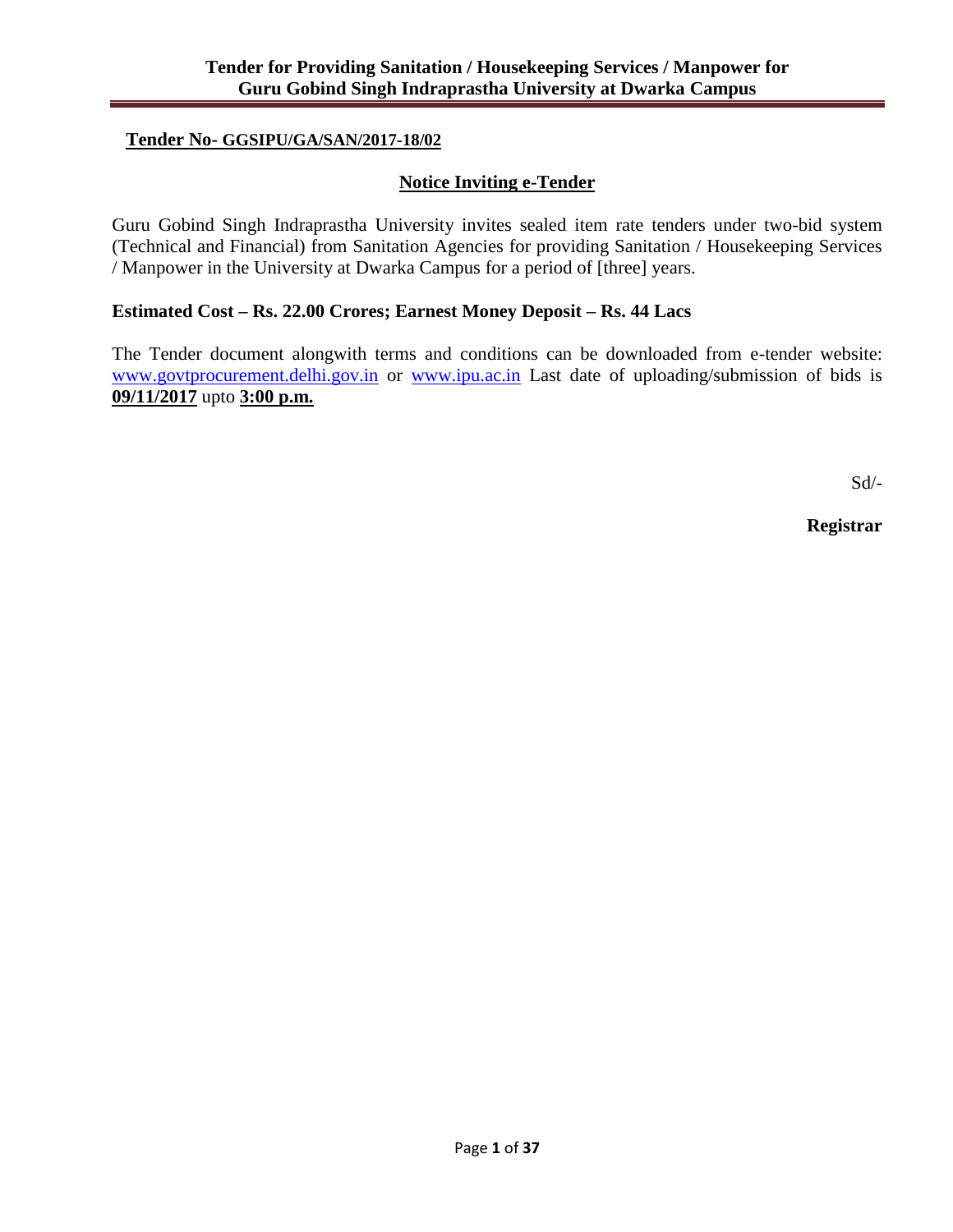## **Tendering Schedule and instructions for tenderers**

| Name of work                                                                                                               | Sanitation / Housekeeping<br>Providing<br><b>Services</b><br>Manpower for Guru<br>Gobind Singh<br>Indraprastha<br>University at Dwarka Campus                                                                                                                                                                                                                                                                        |  |  |
|----------------------------------------------------------------------------------------------------------------------------|----------------------------------------------------------------------------------------------------------------------------------------------------------------------------------------------------------------------------------------------------------------------------------------------------------------------------------------------------------------------------------------------------------------------|--|--|
| <b>Estimated Cost</b>                                                                                                      | <b>Rs. 22.00 Crores</b>                                                                                                                                                                                                                                                                                                                                                                                              |  |  |
| <b>Earnest Money Deposit (EMD)</b>                                                                                         | Rs. 44,00,000/- (Rs. Forty Four Lacs Only) in the form<br>of DD in favour of Registrar, Guru Gobind Singh<br>Indraprastha University, Payable at Delhi                                                                                                                                                                                                                                                               |  |  |
| of<br>date,<br>time<br>and<br>Last<br>venue<br>submission of EMD & Technical Bid<br>Documents                              | The Technical & Financial Bid should be uploaded on<br>the e-tender website: www.govtprocurement.delhi.gov.in<br>Original EMD in a sealed envelope should be dropped in<br>the Office of Dy. Registrar (General Administration),<br>Room No. 36, Ground Floor, Administrative Block, Guru<br>Gobind Singh Indraprastha University, Sector -16-C,<br>Dwarka, New Delhi-110078. Latest by 09/11/2017 upto<br>03:00 P.M |  |  |
| Date and Time of Pre-Bid Meeting                                                                                           | 31/10/2017 at 03:00 P.M                                                                                                                                                                                                                                                                                                                                                                                              |  |  |
| Date, Time & Venue for opening of<br>Technical bid in presence of the<br>authorized representatives of bidders,<br>if any, | 09/11/2017 at 03:30 P.M in the office of Dy. Registrar<br>(General Administration) at Dwarka Campus                                                                                                                                                                                                                                                                                                                  |  |  |
| Date of opening of Financial bid                                                                                           | Financial bid of eligible bidders shall be opened on e-<br>tender website: www.govtprocurement.delhi.gov.in. The<br>date and time will be announced later.                                                                                                                                                                                                                                                           |  |  |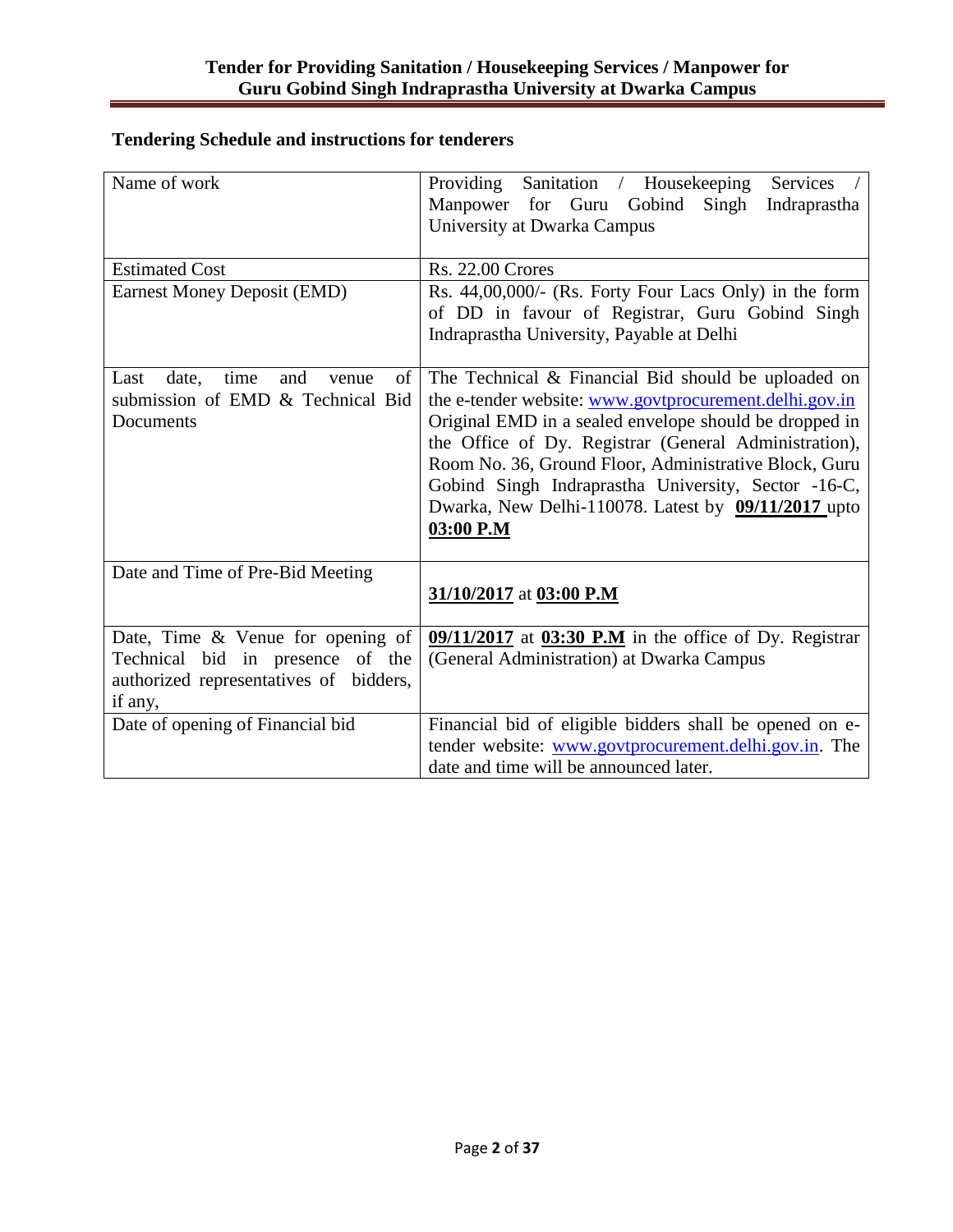## **INFORMATION AND INSTRUCTIONS FOR BIDDERS**

## **FOR e-TENDERING FORMING PART OF NIT**

- 1. Information and instruction for contractors will part of NIT
- 2. The Bid document as uploaded can be viewed and downloaded free of cost by anyone including intending bidder. But the bid can only be submitted after uploading the mandatory scanned documents.
- 3. After submission of the bid the bidder can resubmit revised bid any number of time but before the last date and time of submission of bid as notified.
- 4. While submitting the revised bid, bidder can revise the rate of one or more items any number of times (he need not re-enter rate of all the items) but before last date and time of submission of bid as notified.
- 5. When bids are invited in three stage system and if it is desired to submit revised financial bid then it shall be mandatory to submit revised financial bid. If not submitted then the bid submitted earlier shall become invalid.
- 6. On opening date, the bidder can login and see the bid opening process.
- 7. Bidder can upload documents in the form of JPG format and PDF format.
- 8. It is mandatory to upload scanned copies of all the documents as stipulated in the bid document. If such document is not uploaded his bid will become invalid and shall be rejected.
- 9. If the bidder is found ineligible after opening of bid, his bid shall become invalid and shall be rejected.
- 10. If any discrepancy is noticed between the documents as uploaded at the time of submission of bid and hard copies as submitted physically by the bidder the bid shall become invalid and shall be rejected.
- 11. Bidder must ensure to quote rate of each item. The column meant for quoting rate in figures appears in pink color and the moment rate is entered it turns sky blue.

In addition of this while selecting any of the cells a warning appears that if any cell is left blank the same shall be treated as "0". Therefore, if any cell is left blank and no rate is quoted by the bidder rate of such items shall be treated as "0" (Zero).

- **12. Payment of Cost of Tender Documents:** The collection of cost of Tender documents is dispensed away with, as there is no physical supply of tender documents and also to have absolute anonymity of the bidder participating in e-procurement solution. The bidder can view/download the tender documents, from the e-tender website: [www.govtprocurement.delhi.gov.in.](http://www.govtprocurement.delhi.gov.in/) or www.ipu.ac.in
- **13. Submission of Bid:** The bidders who are desirous of participating in e-procurement shall submit the price bid in the standard format prescribed in the tender document displayed at [www.govtprocurement.delhi.gov.in.](http://www.govtprocurement.delhi.gov.in/) The bidder shall upload the scanned copies of all the relevant certificates, documents etc. on the [www.govtprocurement.delhi.gov.in](http://www.govtprocurement.delhi.gov.in/) in support of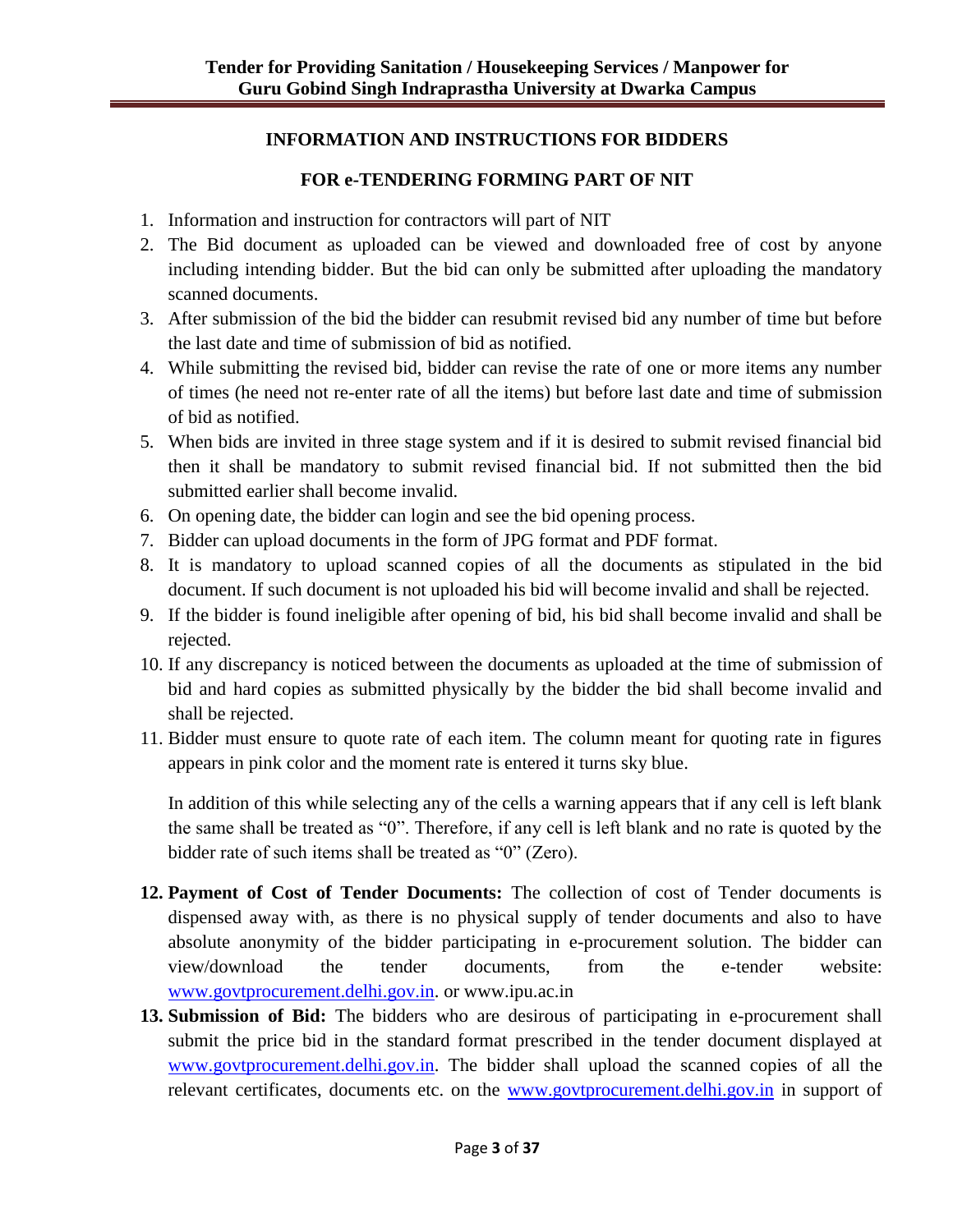their price bid. The bidder shall sign on all the statements, documents, certificates uploaded by him, owning responsibility for their correctness/authenticity.

**14. Payment of Bid Security (Earnest Money Deposit):** The EMD shall be in the form of pay order/FDR of a scheduled bank issued in favor of Registrar, Guru Gobind Singh Indraprastha University, New Delhi have to be deposited.

Xerox copy of the DD/Pay order/FDR is to be scanned and uploaded along with the bid and the original Pay order /FDR shall be sent to the office of Dy. Registrar (Gen.Admn.) so as to reach before date & time mentioned in NIT. Failure to furnish the original DD/Pay order/ FDR as EMD and other documents before the date and time mentioned in NIT will entail rejection of Bids.

- **15. Price Bid (Financial Bid) Opening:** The price bids will be opened by the Dy. Registrar (Gen. Admn.) at the specified date and time and the result will be displayed on the website: [www.govtprocurement.delhi.gov.in](http://www.govtprocurement.delhi.gov.in/) which can be seen by all the bidder who participated in the tenders.
- **16. Processing of the Tender:** The concerned officer/officers will evaluate and process the tenders as done in the conventional tenders and will communicate the decision to the bidder online.
- **17. Participation of Bidders at the time of Opening of the Bids:** Bidders have two options to participate in tendering process at the time of opening of bid:
	- **i)** Bidder can come to the place of opening of bids (electronically) as done in the conventional tender process.
	- **ii)** Bidder can see the process online
- **18. Signing of agreement:** After the award of the contract, an agreement shall be signed as done in conventional tenders.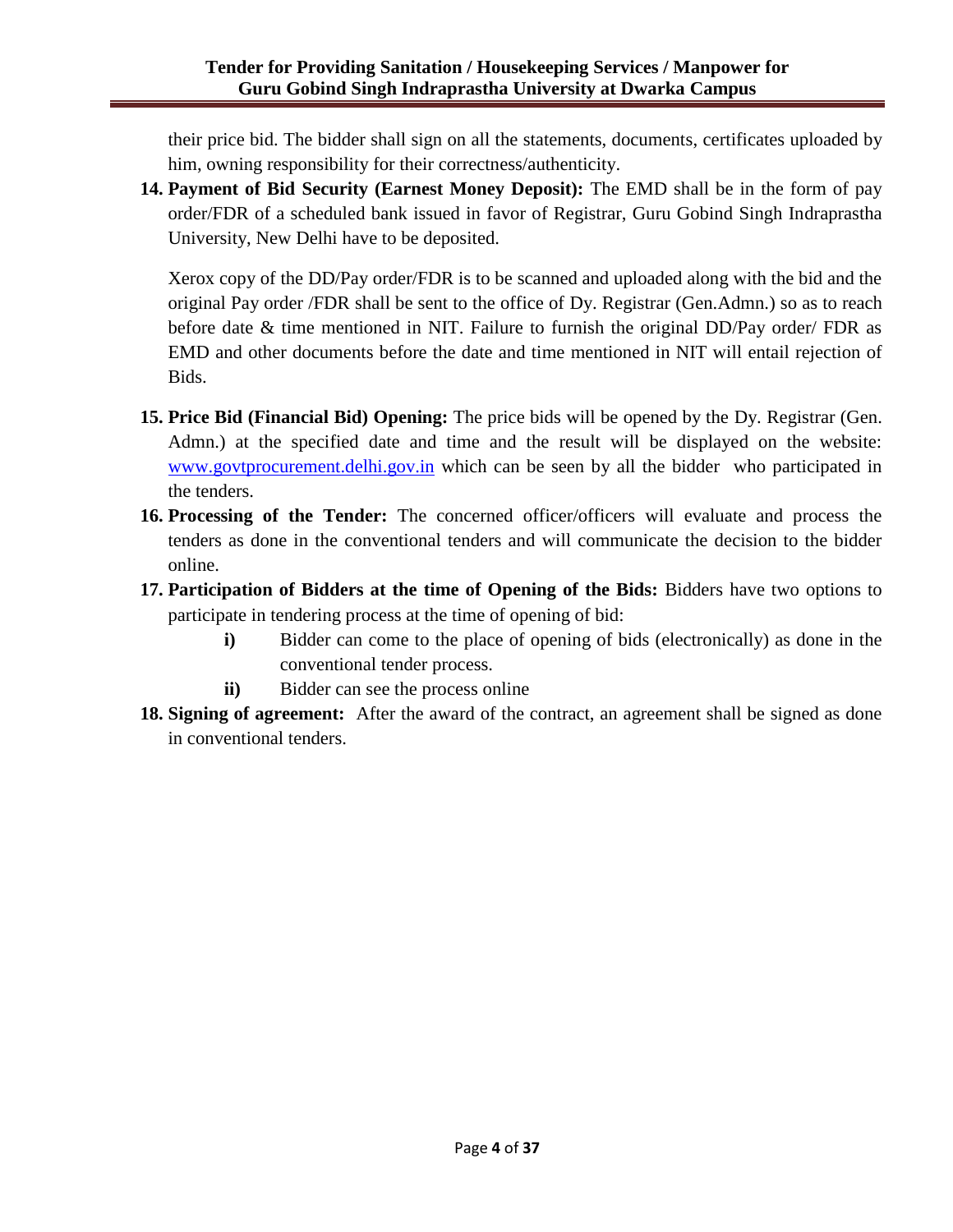## **1. TERMS AND CONDITIONS**

### 1.0 **Definitions**

For the purpose of the tender (as hereinafter defined) the following words and expressions shall have the meaning hereby assigned to them except where the context otherwise requires:

- 1.1 "**The University / University'** shall mean the Guru Gobind Singh Indraprastha University on whose behalf the Registrar or any officer authorized by the University shall execute and sign the correspondence and documentation.
- 1.2 "Competent Authority" shall mean the Vice Chancellor or his nominee of Guru Gobind Singh Indraprastha University.
- 1.3 "Agency/Contractor" shall mean a tenderer whose tender has been accepted by the University in writing.
- 1.4 "The Tender" shall mean the tender form (including earnest money deposit, the notice inviting tender, the terms & conditions), technical bid and financial bid.
- 1.5 "Letter of Acceptance" shall mean communication by the University to the tenderer to convey the acceptance of the offer.
- 1.6 "Personnel"/Workers/Sanitary Staff means, Sweeper, Sewermen, Office/Lab Cleaners/Groundmen/Loader, Supervisor.
- 1.7 "Guru Gobind Singh Indraprastha University" shall mean Guru Gobind Singh Indraprastha University, Dwarka campus (60.46 acres) area including buildings, play grounds, open areas, roads and parking.
- 1.8 "Similar work" shall mean providing Sanitation / Houskeeping Services / Manpower by way of deployment of Sweeper, Office/Lab Cleaners. Loader, Sewermen, Groundmen, Supervisor.
- 1.9 Tentative Estimated Cost: The work is tentatively estimated to cost Rs. 22.00 Crores.

### **2.0 Eligibility And Selection Criteria**

### **2.1 Initial Eligibility Criteria**

The intending bidder should satisfy the following criteria:-

1. Should have valid Registration no. & PAN of the Firm/Company (Attach self attested copy of the Certificate).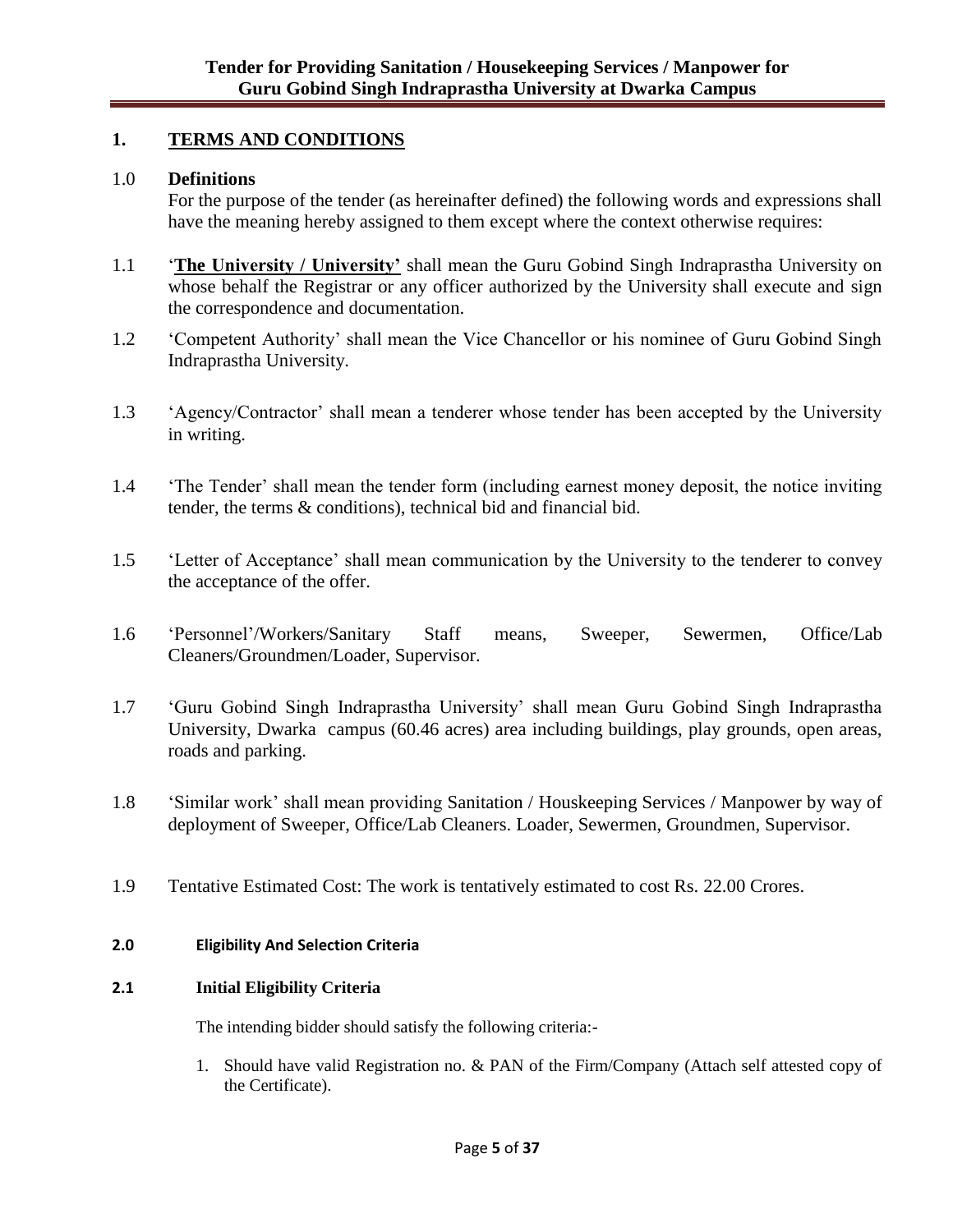- 2. Should have valid EPF, ESI, GST Registration or proof of having applied for same, ISO 9001:2008 Certification (Attach self attested copies of registration to be attached).
- 3. Should have minimum Solvency issued by nationalized bank of Rs. 03 (three) Crores in original. The Solvency should be latest (not more than one month old) issued by Nationalised/Scheduled Bank and sealed in envelope addressed to Registrar, G.G.S.I.P. University should be attached in format as per **Annexure III**.
- 4. Should have minimum annual average turnover of **Rs. 7.50 Crores** during the last 3 financial years ending 31<sup>st</sup> March, 2017. Certificate of Chartered Accountant certifying turnover to be attached. (**Annexure – II**)
- 5. Should have satisfactorily completed following similar works in last seven years ending **last date of receipt of tender**:-

At least One similar work of completed value of Rs. 6.00 crores Or At least Two similar work of completed value of Rs. 4.50 crores each Or At least Three similar work of completed value of Rs. 3.00 crores each

"Similar work" means the work of providing Sanitation/Housekeeping Services in Government Department, State Government, PSU, Autonomous Body, University / Educational Institution, Bank, Hotel, Hospital, private entity at single location.

### And

Should have satisfactorily completed one work of Sanitation/Housekpeeing of value of Rs. 3.00 Crores in last seven years ending last date of receipt of tenders in the University/College/Educational Institute. This work can be additional or one of the works mentioned above. (i) Details to be furnished in **Annexure VII.**

### And

Should have satisfactorily completed one work of Sanitation/Housekpeeing of value of Rs. 3.00 Crores in last seven years ending last date of receipt of tenders in Central Government/State Government/ Autonomous Body/Semi Govt./Govt. Undertakings/P.S.U. This work can be additional or one of the works mentioned above. (i) Details to be furnished in **Annexure VII.**

(ii) Copy of Performance Certificate (**Annexure – VIII)** issued by Officer not below rank of Asstt. Registrar/Administrative Officer/Executive Engineer or Equivalent should be attached. In case of experience of Private Establishment, it should be supplemented with **Form 26A or TDS Certificate**.

6. Should have a running contract of Sanitation/Housekeeping work with atleast 150 manpower deputed on the job with Central Govt./Semi Govt./ Govt. Undertaking/PSU. Must produce the copy of Work Order/Contract Agreement and Labour License. (**Annexure – IX**)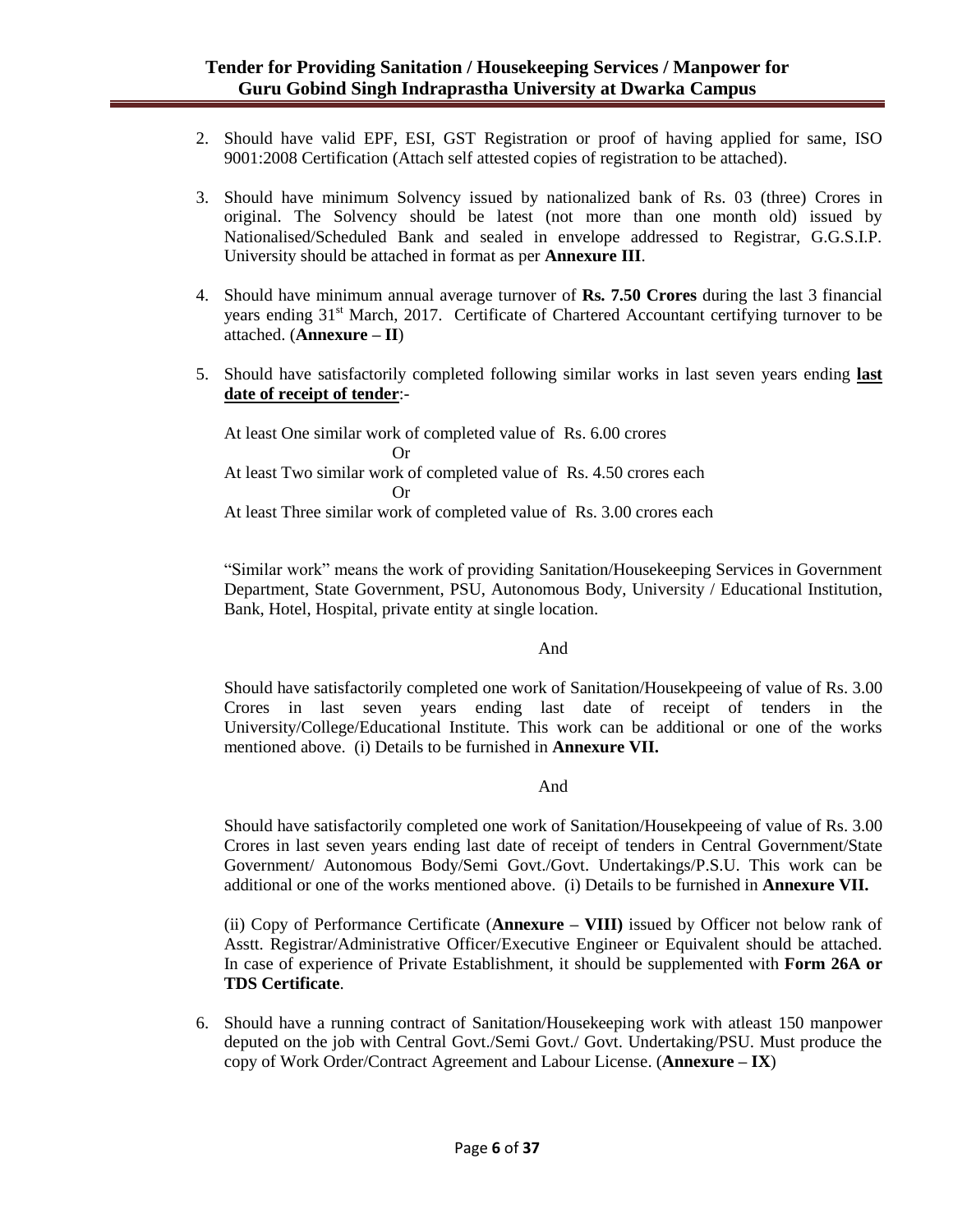- 7. Should have minimum strength of 500 employees on its payroll. Copy of ECR of EPF/ESIC in support of establish the strength to be submitted.  $(Annexure - IX)$
- 8. Should not have been blacklisted/debarred by any Govt./Semi Govt./ Govt. Undertaking/PSU or any other organization in last 05 years. An undertaking to be submitted as per (**Annexure-IV**).
- 9. Should not have incurred loss in more than 02 years in last 05 financial years ending  $31<sup>st</sup>$ March, 2017. A certificate of Chartered Accountant for Profit/Loss in last five years to be submitted. (**Annexure – II**)
- 10. Should submit Insect Control License from Govt. Authority in their own name. In case bidder propose to associate any agency for the same then acceptance letter of such agency in original alongwith copy of Insect Control License of the associated agency to be submitted.
- 11. Joint Ventures / Consortiums are not accepted
- 12. Should have well established office in Delhi/NCR. Proof of office in form of electricity bill/water bill/property tax or any other document in support of established.

### **2.2 Technical Bid Evaluation Criteria**

Those bidders who fulfill the initial eligibility criteria as mentioned in 2.1 above shall be further evaluated as per following criteria:-

| S. No.           | <b>Criteria</b>                                                 | Max.<br><b>Overall</b> |
|------------------|-----------------------------------------------------------------|------------------------|
|                  |                                                                 | <b>Marks</b>           |
| 1.               | <b>Financial Strength</b>                                       | 20                     |
|                  | Turn over (15 Marks) - ( <b>Annexure II</b> )                   |                        |
|                  | Solvency $(2 Marks) - (Annexure III)$                           |                        |
|                  | Profit/Loss $(3 Marks) - (Annexure II)$                         |                        |
| $\overline{2}$ . | <b>Availability of Human Resource</b>                           | 20                     |
|                  | Running Contract (10 Marks) - (Annexure – IX)                   |                        |
|                  | Strength in Last 1 year (10 Marks) - (Annexure - IX)            |                        |
| 3.               | Past Performance (Annexure - VII & VIII)                        |                        |
|                  | Experience of Similar Projects (20 Marks)                       | 40                     |
|                  | <b>Clients Satisfaction (10 Marks)</b>                          |                        |
|                  | Experience in University / Education Institution (10 Marks)     |                        |
| 4.               | Availability of Machinery $-$ (Annexure $-$ XI)                 | 15                     |
| $\dot{5}$ .      | <b>Certification / License</b>                                  | 05                     |
|                  | (a) ISO $9001:2008$ Certification $(1.5$ Marks)                 |                        |
|                  | (b) ISO 14001:2009 Certification (0.5 Marks)                    |                        |
|                  | (c) OHSAS 18001:2007 Certification (0.5 Marks)                  |                        |
|                  | (d) Insect Control License in own name (3.0 Marks)              |                        |
|                  | (e) Or Insect Control License with associate agency (1.5 Marks) |                        |
|                  | <b>Total</b>                                                    | <b>100</b>             |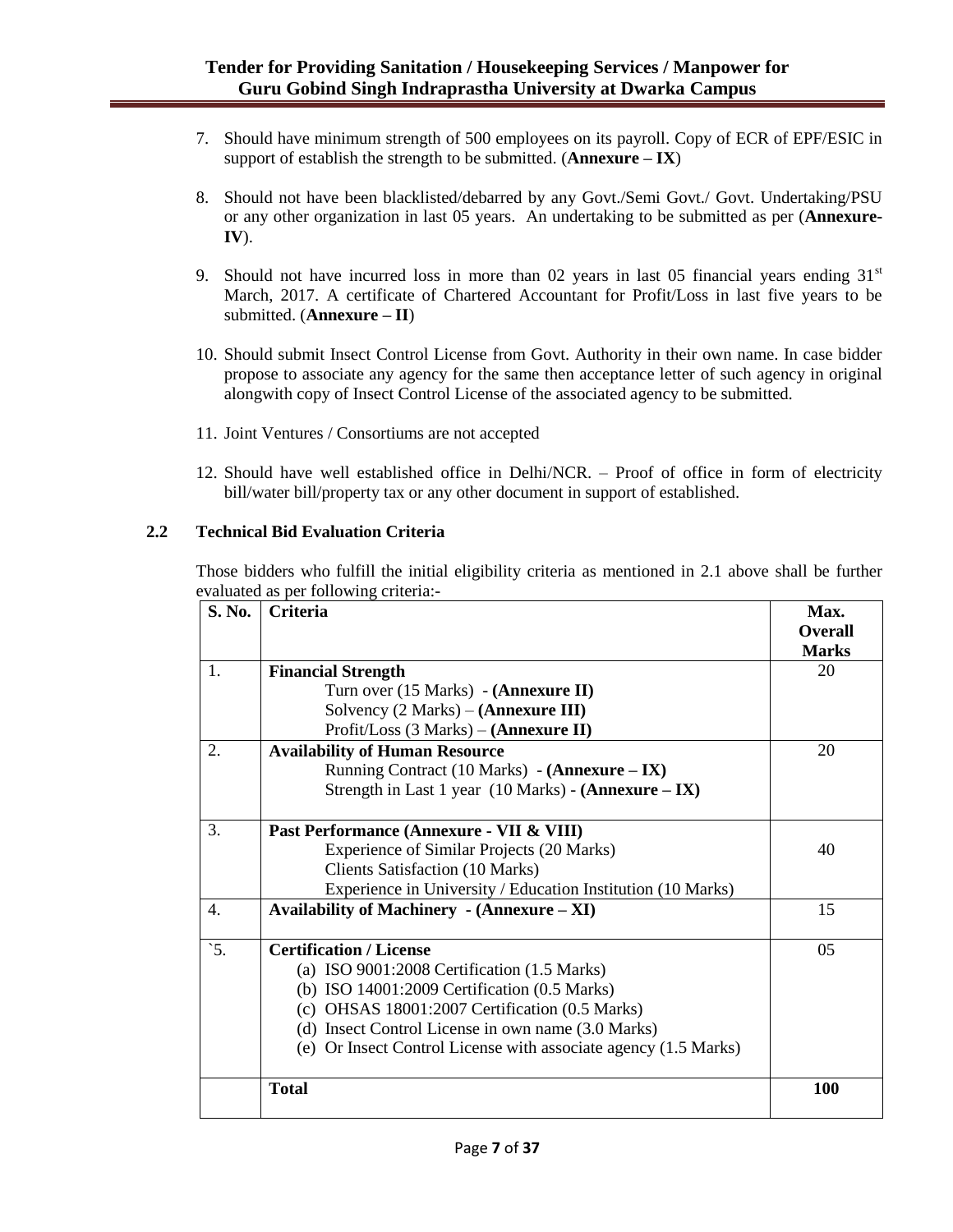### **Note:**

- The detailed marking is attached at Annexure VI.
- A tenderer should secure minimum of 60% marks in each criteria separately and overall 75% marks to qualify for opening of financial bids. In case the number eligible bidder scores 75% marks or more or less than three, then bids of bidder with marks 65% shall be opened. In case still bidders are less than three, bids of all the bidders with 60% marks shall be opened.
- Performance Certificate without any mention of client satisfaction will be considered as satisfactory.

## **2.3 The documents to be uploaded by the bidder as Technical Bid are as under:**

- (i) Self Attested copy of Registration of Firm
- (ii) Self Attested copy of PAN
- (iii) Self Attested copy of EPF Registration
- (iv) Self Attested copy of ESI Registration
- (v) Self Attested copy of GST Registration or proof of having applied for obtaining the same.
- (vi) Self Attested copy of ISO Registration
- (vii) Copy of EMD
- (viii) Self attested copy of office proof (in Delhi/NCR) of the agency in form of electricity bill/water bill/property tax or any other document in support of established office in Delhi/NCR.
- (ix) Applicant Detail (Annexure I)
- (x) Self attested copy of CA"s certificate Annual Average Turnover and Profit Loss Account. (Annexure – II)
- (xi) Self attested copy of Solvency Certificate (Annexure III)
- (xii) Declaration regarding Blacklisting/Debarring for taking part in tender (Annexure IV).
- (xiii) Self attested copy of details of similar works completed in support of eligibility criteria for evaluation (Annexure VII).
- (xiv) Self Attested copy of Performance Certificates (Annexure VIII).
- (xv) Self attested copy of Availability of Machinery / Equipments (Annexure XI).
- (xvi) Self attested copy of proof of running contract with 150 manpower and labour license (Annexure IX)
- (xvii) Self attested copy of Insect Control License Certificate (Attach acceptance letter of sub-contractor, if applicable).

### **3. EARNEST MONEY DEPOSIT AND PERFORMANCE SECURITY DEPOSIT**

- 1. Tenderer will submit the tender form for sanitation / Housekeeping services in the University along with Earnest Money Deposit amounting to Rs. 44 lakhs to be paid in the form of Bank Draft of any Nationalized scheduled bank in favour of Registrar, Guru Gobind Singh Indraprastha University, Delhi. In no case, cheque and/or cash will be accepted. The tender will not be accepted if it is not accompanied by Earnest money deposit as earlier explained.
- 2. The Earnest money Deposit shall be adjusted towards Performance Security Deposit of the Successful Bidder. The Department shall not pay interest on Earnest money or performance security deposit.
- 3. Total performance security deposit will be 10% of the total value of the contract per annum of the qualifying Tender. This will be in the form of D.D. or Bank Guarantee of total value. Performance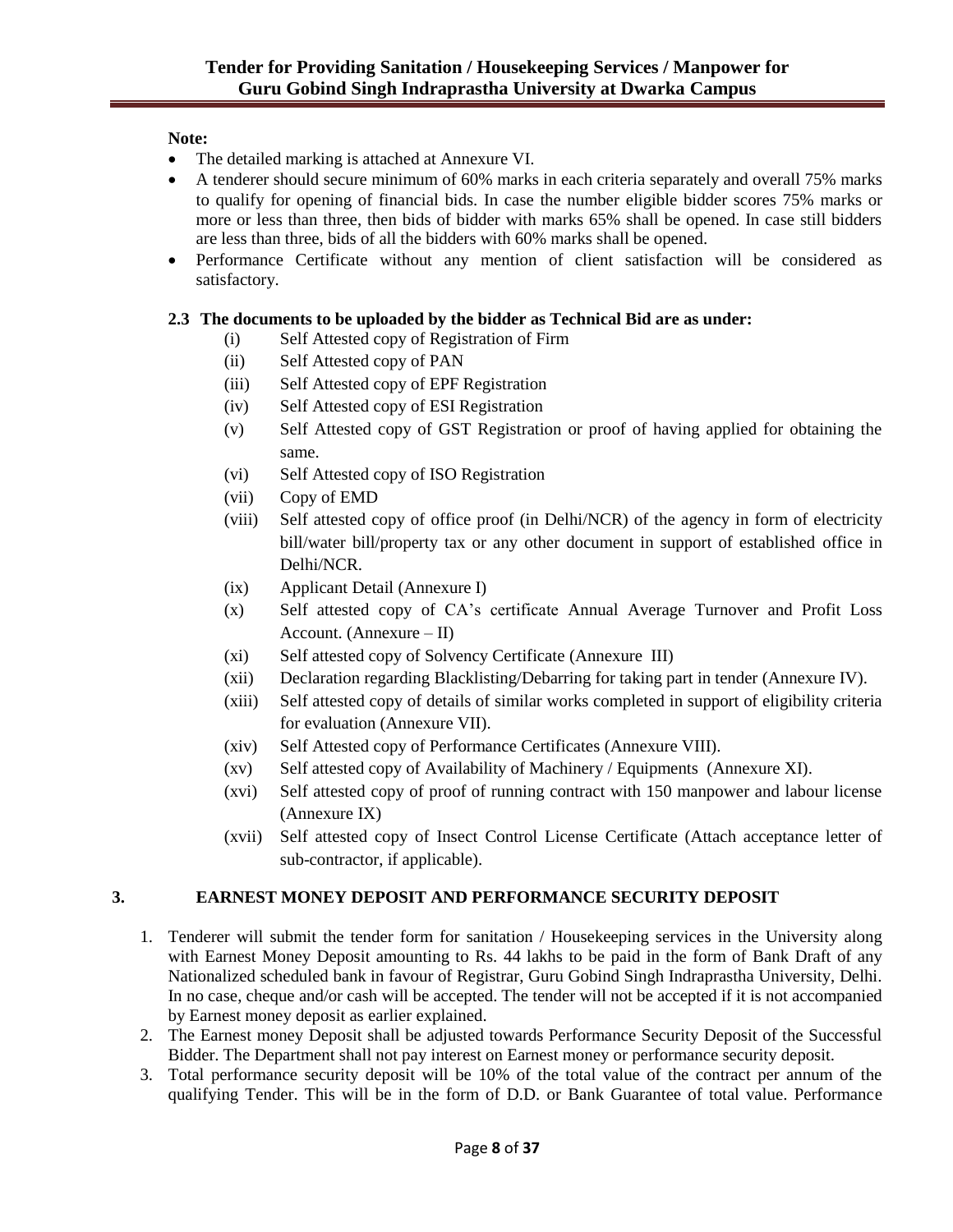security will have to be submitted with in 15 (fifteen) days from award of work extendable by 05 (five) days for genuine reasons under satisfaction of the Registrar. Non submission of Performance Security Deposit within the said 15 days or the extended 05 days will entail forfeiture of the EMD and recalling of the tender without any notice to the accepted agency. In such case, the said agency should not be allowed to participate in the re-tendering process.

4. The E.M.D. of unsuccessful tenders will be returned after finalization of the contract. No interest shall be paid on the E.M.D. In case of successful tender, amount paid as E.M.D. will be adjusted towards performance security deposit and this amount will not carry any interest.

### **4.0 SUBMISSION OF TENDER**

- 4.1 There shall be pre-bid conference, which is proposed to be held in the office of Dy. Registrar (Gen. Admin.), Guru Gobind Singh Indraprastha University, Sector 16-C, Dwarka, New Delhi, at **3:00 P.M. on 31/10/2017** for intending applicants in which any of their doubts shall be clarified besides discussion an on any other related issue proposed by the perspective bidders.
- 4.2 The tenderer should upload their bids on the e-tender website: [www.govtprocurement.delhi.gov.in.](http://www.govtprocurement.delhi.gov.in/) The original EMD should be submitted in office of Dy. Registrar (General Administration), Ground Floor, Room No. 36, Administrative Block, Guru Gobind Singh Indraprastha University, Sector 16-C, Dwarka, New Delhi- 110078, in a sealed envelope superscribed as "**TENDER FOR PROVIDING SANITATION / HOUSEKEEPING SERVICES / MANPOWER FOR G.G.S.I.P. UNIVERSITY AT DWARKA CAMPUS".**

Tender without EMD shall not be considered for evaluation and shall be summarily rejected. The lowest tenderer will have to submit original documents within one week of opening of financial bid.

### **5.0 FINANCIAL BID**

5.1 The tenderer should quote the amount tendered in financial bid in the format attached as **Annexure 'V'**  and it should be uploaded on e-tender website: [www.govtprocurement.delhi.gov.in](http://www.govtprocurement.delhi.gov.in/) Only Service Charges for providing Sanitation / Housekeeping Services / Manpower in accordance with Scope of Work (Clause No. 6), other terms & conditions defined in the tender document including consumables, dustbin, machinery & equipment, worker uniforms, fumigation/pest control/insect control, all overhead and incidental expenses from fulfillment of the agency"s obligation defined in the tender document shall be quoted in the Financial Bid. Wages of manpower, EPF, ESIC, Leave Encashment and GST shall be paid/reimbursed separately on the basis of actual deployment of manpower and applicable minimum wages notified by Govt. of NCT of Delhi from time to time.

### 5.2 **Opening of Financial Bid and Evaluation:**

- (a) Financial bid of only those bidders who fulfill the criteria of Technical Bid Evaluation as mentioned at 2.2 shall be opened. A tenderer should secure minimum of 60% marks in each criteria separately and overall 75% marks to qualify for opening of financial bids.
- (b) The work will be awarded to the L-1 agency. In case the financial bid of more than one agency is same as L-1, then the work will be awarded to the agency which gets the higher marks in 2.2.
- (c) The University will open the "Financial Bids" of technically qualified bidders on e-tender website, at notified time, date and place in the presence of the qualified bidders or their representatives, if any.
- (d) University reserves the right to restrict the number for opening of Financial Bids. In case 3 or less than 3 bidders are found eligible in technical evaluation, the Financial bid of top 3 bidders or less as the case may be, shall be opened.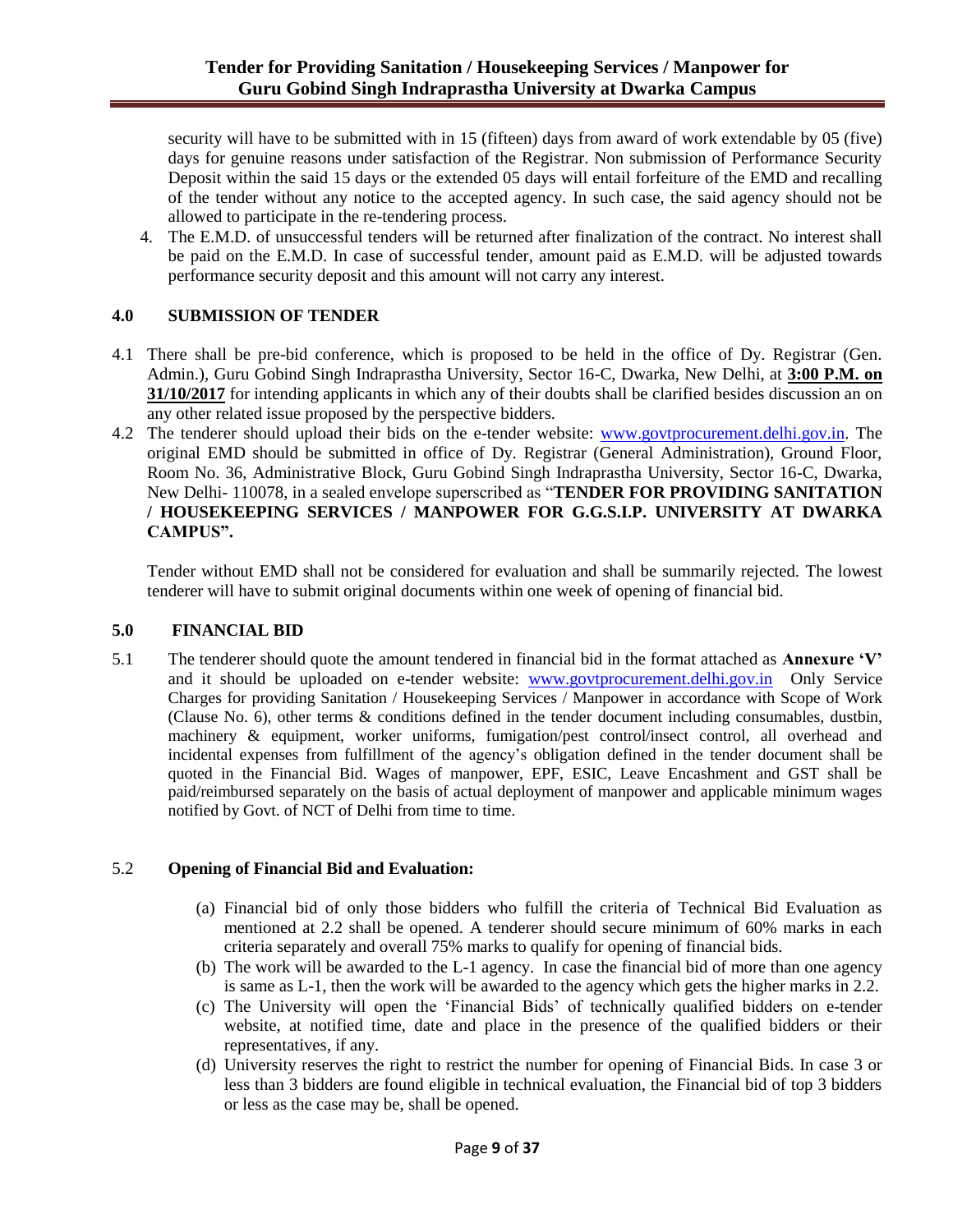### 5.2.1 **Rejection of Tender**

- i. The tenders not accompanied with Earnest Money Deposit shall be summarily rejected.
- ii. The entire column and rows in the tender form (including tender form and Financial Bid) should be filled up. Tender incomplete by any mean may be rejected without assigning any reason.
- iii. The Registrar of the University may reject any or all tender(s) without assigning any reason.
- iv. If the bidder proposes any alternation in or additions to the prescribed form of tender or decline to carry out any work of the tender document; or any conditions mentioned, etc., his tender is liable to be rejected.

### 5.2.2 **Selection Criteria**

- 1. The tender will be awarded to that firm who had quoted lowest amount of Services Charges. In case two or more firms quote the same rates of services charges, successful bidder will be selected as per the following criteria:
	- i. Who had got the highest mark during the technical evaluation, selected for award the tender.
	- ii. In case two or more firms had quoted the same service charges and got the equal marks during the technical evaluation, the firm which has more turnover during the year 2016-17 will be selected for award the tender.
- 2. The decision of the Registrar, Guru Gobind Singh Indraprastha University, Dwarka shall be final and binding on all the bidders.

### **6. SCOPE OF WORK**

(i) Complete & comprehensive housekeeping service/job contract which involves daily sweeping, cleaning, dusting of furniture and all other items, wet washing/mopping and allied housekeeping jobs in G.G.S.I.P. University.

### **(ii) The agency will deploy following category of Manpower:-**

| Workers                                                              | Nos. |
|----------------------------------------------------------------------|------|
| <b>Unskilled</b> - (Sweepers, Office/Lab Cleaners/Groundmen/Loaders) | 280  |
| <b>Semi Skilled</b> - (Sewermen)                                     | 04   |
| <b>Skilled/Supervisory Staff - Matriculate (Supervisors)</b>         | 12   |
| <b>Total</b>                                                         | 296  |

*\* The above category and numbers may change at the discretion of Office-in-Charge and agency will have to comply the same. Additional manpower will have to be deployed over and above the manpower mentioned in the document as and when asked for by the University. The payment of additional manpower shall be made on the basis of applicable minimum wages per day on the date of actual deployment including applicable statutory allowances.*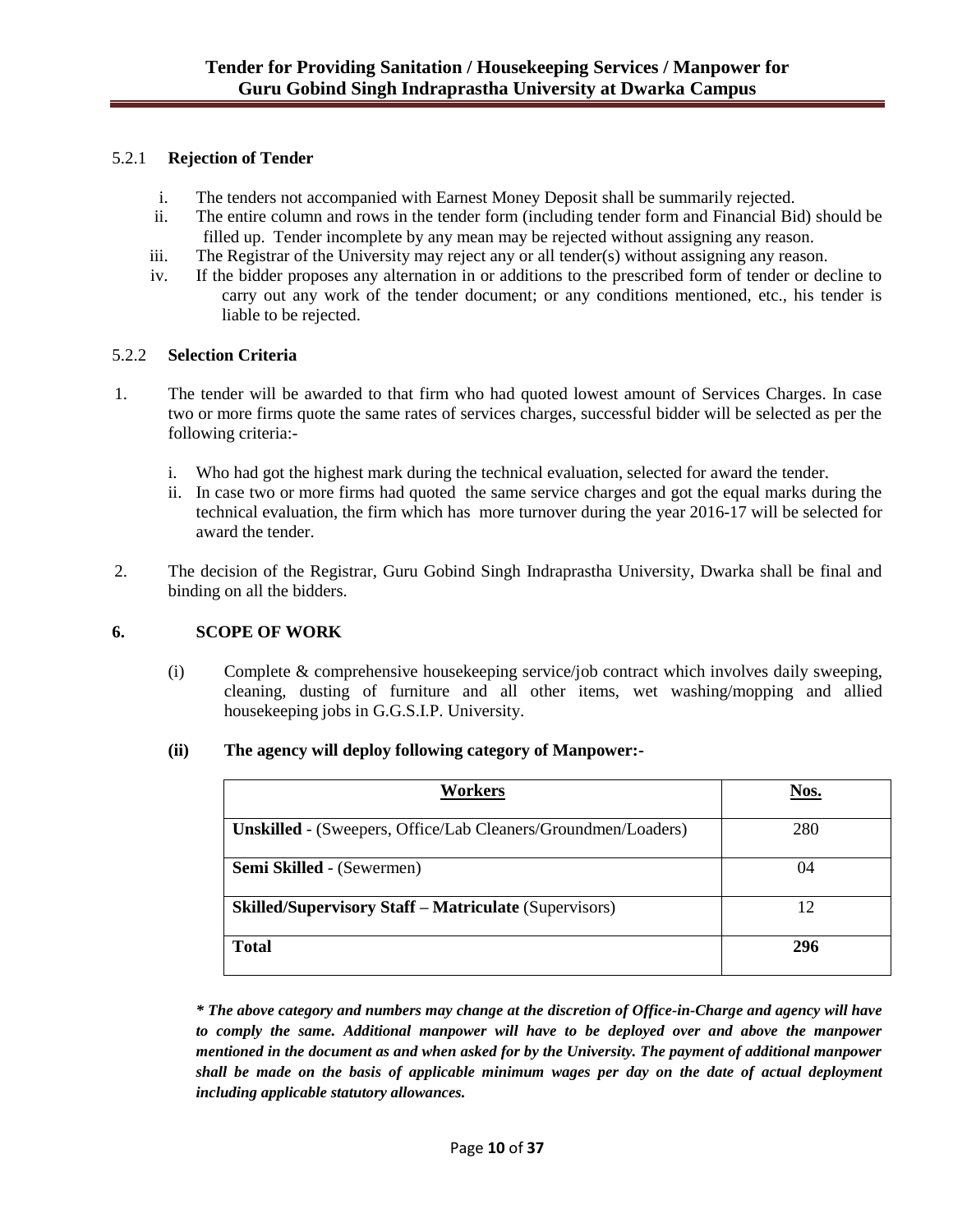- (iii) The Agency shall be fully responsible for the sanitation/ housekeeping services in the University, Dwarka Campus of the University.
- (iv) The cleaning area in the residential building limited to staircase landing area, corridors, roof top.
- (v) Daily sweeping, cleaning, collecting & disposal of dried leaves of trees/plants in the open/closed corridor, approach road, vehicle parking area, backside open yard/grounds.
- (vi) Sweeping, mopping, dusting, cleaning and all other allied works have to be completed before 9.00 a.m. on all working days, Saturday & Sunday. In case the work is not completed before 9.00 a.m. on any day shall attract penalties as deemed fit by the University. Some activities such as garbage removal, insecticide/ pesticide application etc. shall be completed in the evening after office hours (i.e. 6:00 pm onwards), on day to day basis. No spillover of the above work for the next day shall be permitted under any circumstances.
- (vii) However, regular cleaning of toilets (including fixtures such as WC"s urinals, washbasins tiles etc.) Lobby, Corridors and other areas shall be done continuously during office hours (**at the regular interval as per requirement, usage and instruction given by the department from 9.00 am to 6.00 pm i.e during office hours and beyond)**
- (viii) The Contracting agency shall make arrangements of providing dustbins as also refill the sanitary cubes, deodorizer, and other consumable like Air Fresheners, Phenyl, toilet roll, tissue box and liquid soap for hand wash (in all the attached toilets of Officers and the cost of which will be borne by the contracting agency). The details of dustbins to be provided one time or in parts as approved, is as under:-

| <b>Plastic Dustbin of Capacity</b>        | Nos.     |
|-------------------------------------------|----------|
| in approved colours                       |          |
| 50 Litre Dustbin (Make Syntax, Bright,    | 400 Nos. |
| Unilite etc.)                             |          |
|                                           |          |
| Big Size wheeled Dustbins capacity of 220 | 40 Nos.  |
| Litre (Make OTTO or equivalent).          |          |
|                                           |          |

- (ix) All sanitation materials to be used for cleaning and consumables (**Annexure X**), shall be in conformity with the specifications / brand / make of government approved standards. The samples have to be got approved from the University by the Contracting agency.
- (x) The work to be carried out under this tender shall also include arranging of vacuum cleaners, scrubbing and polishing machines and equipments which are required to be used during execution of the work (**Annexure-XI**). All the machineries used should be appropriate for the surfaces existing on the site and in no way damage the surface/ fixtures/ fittings/ furniture beyond normal wear and tear. In case the agency or its employee damages the surface/ fixture/fitting/ furniture, the University will be well within its right to recover the cost of restoring the damaged area and/or impose a penalty on the agency. The decision of the Registrar, Guru Gobind Singh Indraprastha University, Dwarka, Sector-16-C, Delhi-110078, will be final and binding on the agency.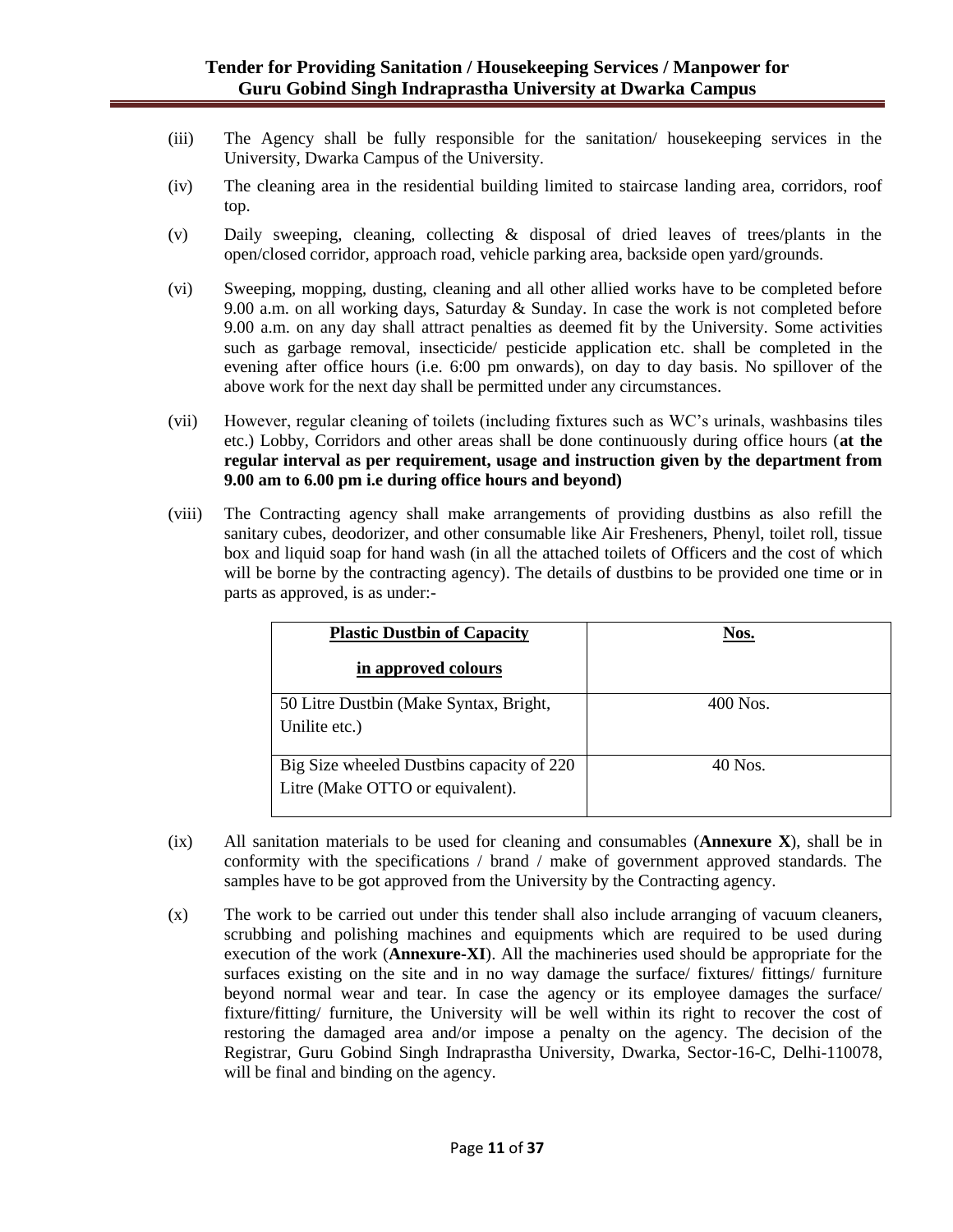- (xi) The above also includes computers, machines, other office equipments, internal vertical surface (marble, glass panels and printed surface etc.) ceiling &fixtures, electric fans etc., whose cleaning is **very much** within the scope of housekeeping.
- (xii) The periodicity with which the job is to be carried out at the site is broadly divided into three categories namely 4(C) Daily, 4(D) Weekly and 4(E) Fortnightly
- (xiii) The agency may visit the University campus on any working day between 11 a.m. to 4 p.m. under intimation to General Administration Branch, Room No. 36, Admn. Block, GGSIPU for the assessment of work.

### **(xiv) THE DETAILS OF THE AREA COVERED UNDER THIS SCOPE OF WORK ARE AS UNDER:-**

| <b>Campus Specification</b> | <b>Dwarka Campus</b>             |
|-----------------------------|----------------------------------|
| 1. Built up Area            | 95,000 Sq. Meter (Approximately) |
|                             |                                  |
| 2. Plot Area                | $60.46$ Acres                    |
|                             |                                  |
| 3. Toilet / Bathroom        | 300 (Approximately)              |
|                             |                                  |

#### **Area details: Tentative area details are as under:**

\* Above details are given only as indicative, the bidders are requested to visit the Dwarka Campus to assess the area/toilets etc. Sanitation services are to be provided in complete campus.

### **(xv) DETAILS OF JOBS TO BE CARRIED OUT ON DAILY BASIS:-**

- (a) Daily General cleaning (sweeping, mopping, dusting and any other connected work) of the office rooms, open office halls, conference rooms (Halls), Auditorium, Library, reception, corridors, stairs, Air Handling Unit area, space for water coolers & toilets, parking areas, service area, corridors & staircase of hostels and residential area, all roads inside the University etc. and all unspecified areas/ location within the University .
- (b) Daily Removal of garbage from dustbins and collected at place designated in the University Campus.
- (c) Daily Cleaning of table top, chairs, almirahs, frames, panels, railings, glasses and cabin partitions with approved cleaning material.
- (d) Daily cleaning of all the terrace, stairs of all buildings/blocks, hostels, residential complex of the University.
- (e) Daily cleaning of flooring of dining area of Canteen, Kiosk, Hostel Mess except their Kitchen, Stores & Washing area.
- (f) Daily Stain removal treatment of entire premises including stairs, area of office cabins, conference halls, Auditorium, reception, toilets etc. and stain removing of the furniture and equipments.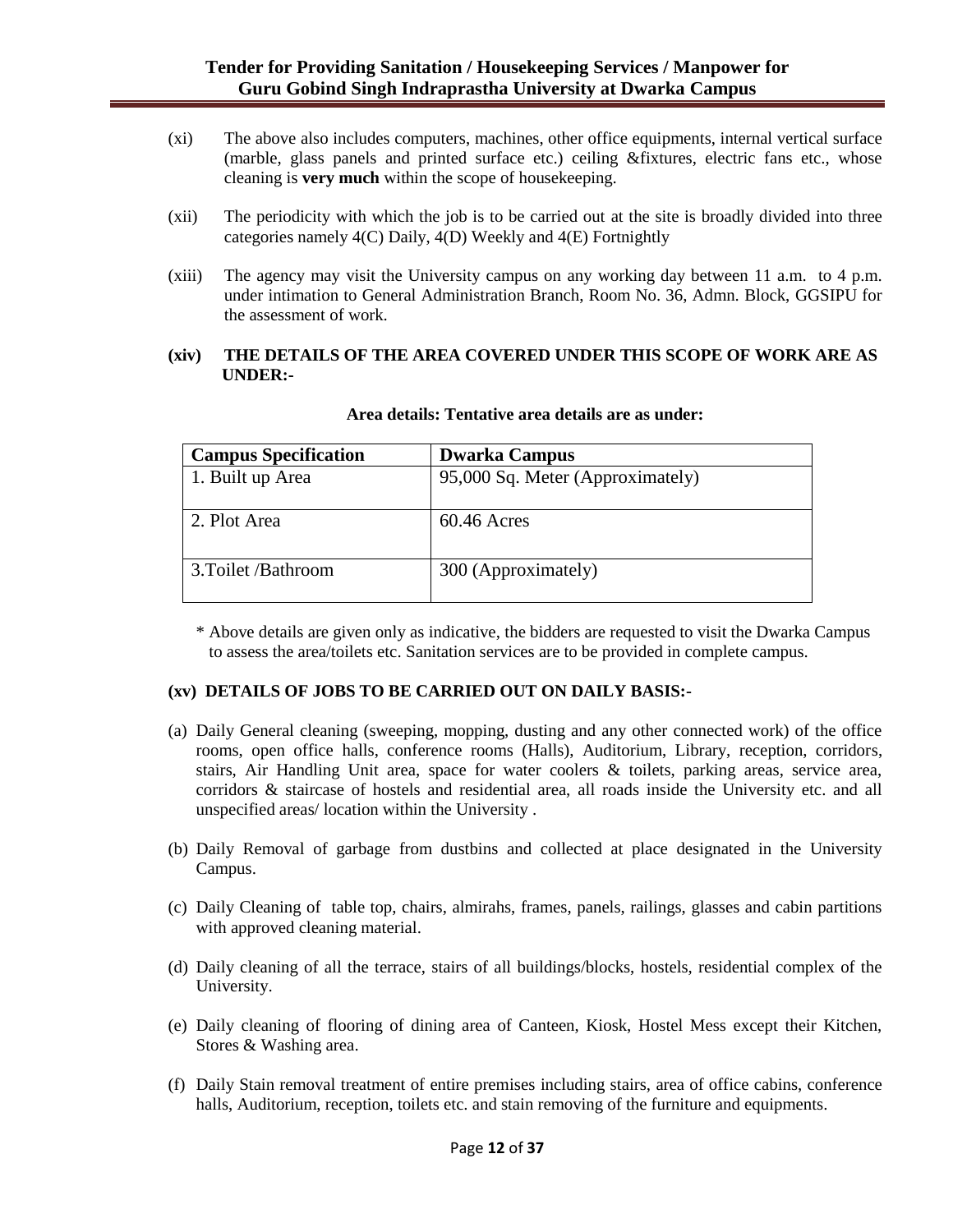- (g) Daily Air freshener spray in conference room (if required), Auditorium, Air Handling Unit, officer"s rooms once in a day and also on requirement basis as directed by the department.
- (h) Daily Cleaning and dusting of Lab equipments and machines lying on the site.
- (i) Daily Restocking of toiletries in toilets after intensive daily checking in the morning and afternoon cleaning and scrubbing of toilets, WC"s urinals wash basin, floor area of toilets and cleaning and wet dusting / wiping of mirrors, frames etc. in toilet with approved material, re-filling liquid soap dispensers (on daily basis in toilets and requirement basis in officers toilets), re-filling of toilet rolls / tissue papers etc.
- (j) Cleaning and dusting of planters, paintings, posters, notice board etc.
- (k) Removal of bird droppings and other dirt"s on the inner walls or on the foot of doors, ventilators etc. as and when required.
- (l) The bio degradable and non-biodegradable waste shall be segregated and disposed of by the contracting agency on day to day basis and required numbers of dustbins will have to be provided by the Agency. The agency should follow the government guidelines/act in this regard.

### **(xvi) DETAILS OF JOBS TO BE CARRIED OUT ON WEEKLY BASIS:-**

- (a) Machine and hand scrubbing thorough cleaning /washing of the entire floor area by using approved cleaning material and dry /wet mopping.
- (b) Dusting of walls, roofs etc. from top downward and removal of cobweb, bee hives.
- (c) Polishing of Brass/ copper fixtures.
- (d) Cleaning of windowpanes and partition doors.
- (e) Cleaning of area of drinking water Cooler area, dustbins, buckets etc. with detergents.
- (f) Weekly cleaning and dusting of ventilation blinds and brushing of upholstered chairs and sofas.
- (g) Removal of Poster, Banners and hoarding inside and outside university.
- (h) Insect control treatment should be extensively carried out in the site on every weekend.

### **(xvii) DETAILS OF JOBS TO BE CARRIED OUT ON FORTNIGHTLY BASIS:-**

- (a) Vacuum cleaning of upholstery of sofas and other upholstered chairs.
- (b) Cleaning of Name Plates and painting with Glass top.
- (c) Larva control treatment (along the Boundary wall) will be done by spraying of pesticides to stop breeding on any places of stagnant water.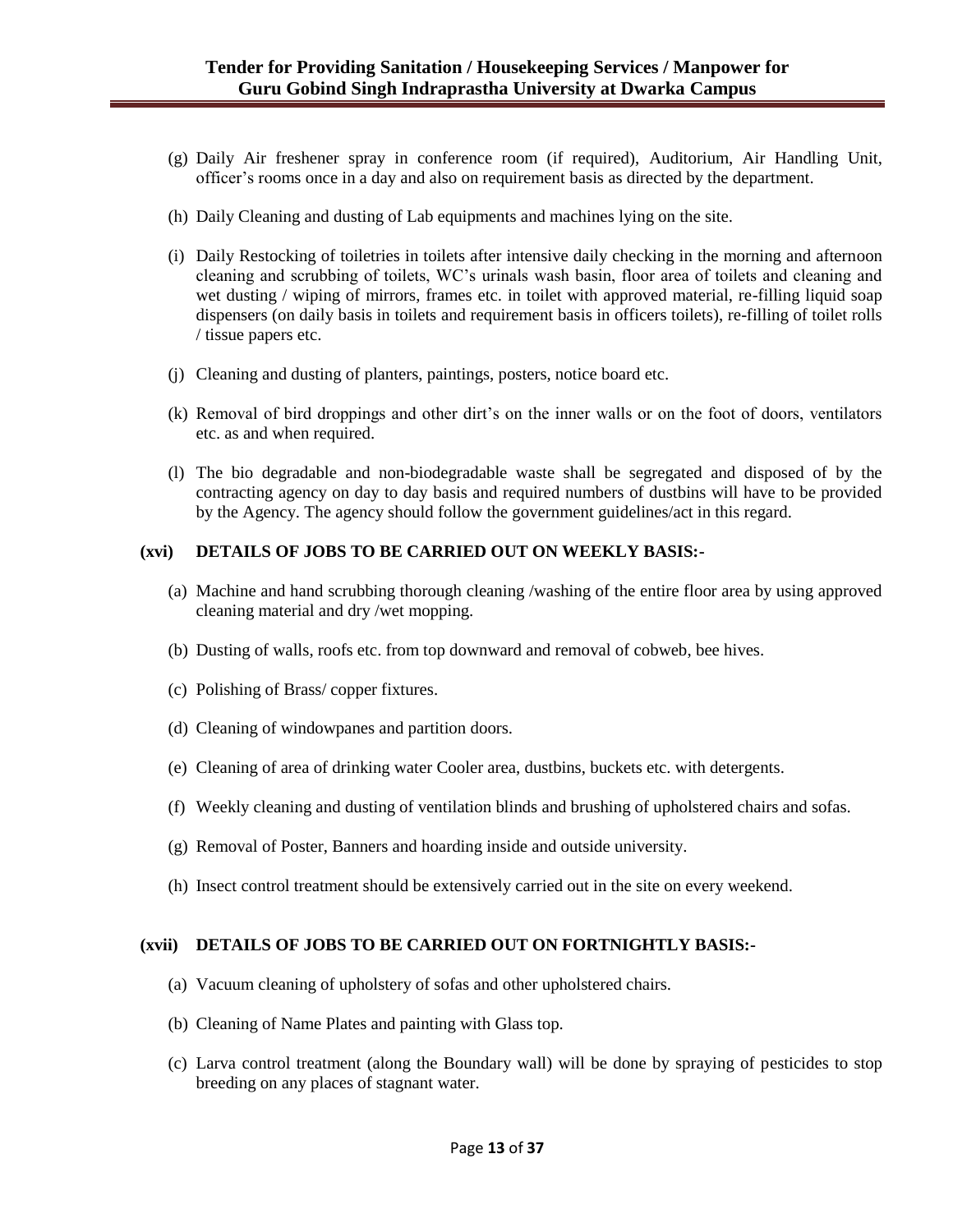- (d) Cleaning of floors by shifting and moving furniture such as sofa, almirahs, tables etc.
- (e) Cleaning of covered floor area, cleaning of sanitary/water supply fixtures, wall tiles etc.
- (f) Removal of cobwebs in back / hidden areas in places like electrical substations, U.P.S. room, telephone exchange etc. on the written requests
- (g) Removal of weeds from edges of paths/ roads, paved-laid area, corners, crevices in terraces, etc.

#### **(xviii) MACHINERY & EQUIPMENT**

(a) The list of equipments/tools to be deployed by the agency are as under :-

| Sl. No.          | <b>Equipment</b>                                                   | <b>Required</b> | Specification                                                                                                                                                                               |
|------------------|--------------------------------------------------------------------|-----------------|---------------------------------------------------------------------------------------------------------------------------------------------------------------------------------------------|
| 1.               | Single Disc Scrubber                                               | Quantity<br>03  | Working width : 430 mm, Net weight : 40<br>kg, Brush Speed : 160 rpm, Transmission :<br>Gear Box, Motor: 1100 W, Dim. LxHxW:<br>567X1200x450 mm                                             |
| 2.               | Wet & Dry Vacuum Cleaner<br>with stainless steel tank              | 04              | Power 1350 W, 35 litre tank capacity,<br>Weight 9 kgs, Ametek Motors, Air Flow 54<br>ltrsec, Vacuum 22 kPa                                                                                  |
| 3.               | <b>High Pressure Jet Cleaner</b>                                   | 02              | Voltage - 230/50 V/Hz Pressure : 150 bar,<br>RPM $-$ 2800, Water Flow : 600 ltr/hr,<br>Absorbed Power $-2.9$ kw, Detergent Tank<br>$-4$ ltr. Weight $-36$ kg. Dim. LxHxW:<br>440x940x420 mm |
| $\overline{4}$ . | Battery/ Diesel Operated Ride<br>on Sweeping Machine               | 01              | Central Brush Width: 800 mm No. of Side<br>Brushes - 1 Nos. Forward Speed: 0-6<br>km/hr, Hopper: 70 ltr, Filter Surface: 6 sqm                                                              |
| 5.               | Walk<br>Operated<br><b>Battery</b><br><b>Behind Scrubber Drier</b> | 02              | Central Brush Width: 500 mm, No. of Side<br>Brushes : 1 Nos. Forward Speed : 0-3.5<br>km/hr, Hopper: 40 ltr, Filter Surface: 2.6<br>sqm.                                                    |
| 6.               | Rikshaw / Garbage Trolley                                          | 06              | For garbage lifting                                                                                                                                                                         |
| 7.               | Glass Cleaning Kit                                                 | 04              | Glass cleaning Kit cum caddie.                                                                                                                                                              |

*Note*:

 *If the bidder intends to hire the machinery then a consent from the owner of the Machinery for letting out the said machineries for the bidders for a period of 03 years for deployment at G.G.S.I.P. university. This letter of consent should be on the letter head of the owner duly signed by both owner and bidder. The proof of ownership of the Machineries should also be attached.*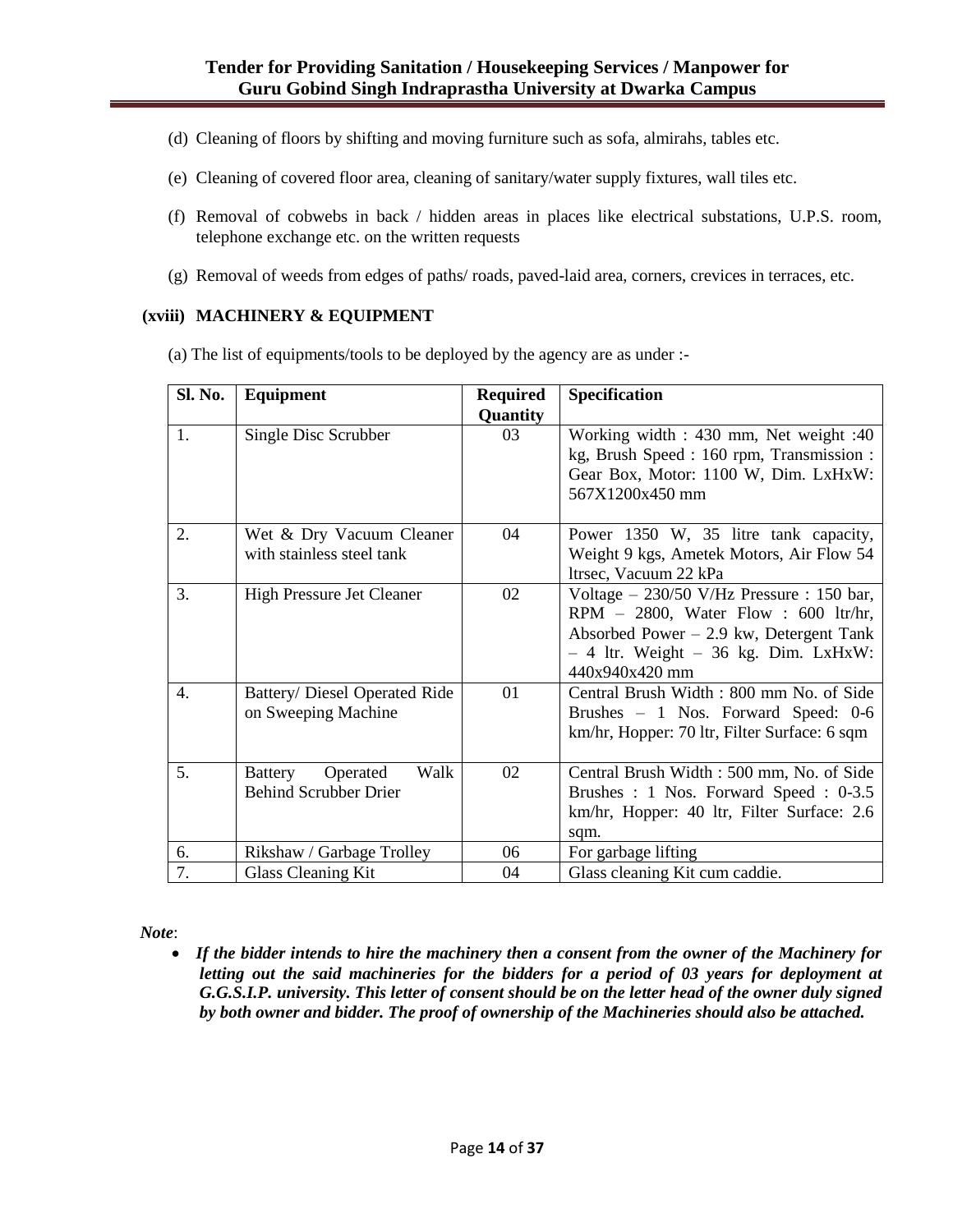## **Tender for Providing Sanitation / Housekeeping Services / Manpower for Guru Gobind Singh Indraprastha University at Dwarka Campus**

(b) The following Penalties will be imposed on the Tenderer for not deploying the Machinery as given below:-

| <b>Sl. No.</b> | <b>Machine / Equipment</b>                         | <b>Recovery Rate Per Equipment</b><br>Per day<br>(If not available in the campus)<br>(in Rs./ Per day) |
|----------------|----------------------------------------------------|--------------------------------------------------------------------------------------------------------|
| 1.             | Single Disc Scrubber                               | 1500                                                                                                   |
| 2.             | Wet & Dry Vacuum Cleaner with stainless steel tank | 750                                                                                                    |
| 3.             | <b>High Pressure Jet Cleaner</b>                   | 1500                                                                                                   |
| 4.             | Battery/Diesel Operated Ride on Sweeping Machine   | 3000                                                                                                   |
| 5.             | Battery Operated Walk Behind Scrubber Drier        | 2000                                                                                                   |
| 6.             | Rikshaw / Garbage Trolley                          | 500                                                                                                    |
| 7.             | Glass Cleaning Kit                                 | 500                                                                                                    |

## **7. Contractor Obligations:**

- I. The contractor shall be responsible to undertake the activities as per the periodicity indicated against each activity and shall use the modern machine like: Vacuum cleaner, wet  $\&$  dry, sweeping, mopping machine, scrubber etc. as per the equipment list.
- II. Area to be cleaned under the contract including Scope of Work is as follows:
	- a) University Academic and Administrative Campus: All building, all rooms, open area, common area, stairs, toilets, water cooler etc. to be cleaned
	- b) University Residential Campus: Boys & Girls hostels, transit hostels, open area, common area, stairs & open area of all the buildings, toilets, balcony, water cooler, porta Cabins, road, path etc. to be cleaned
- III. Effective cleaning, sweeping & mopping of all the hostels (excluding rooms of Boys/Girls) including toilets and bathrooms has to be ensured taking into account the convenience of the occupant, to be done daily with phenyl, detergent & disinfectant. Staircases, corridors, lobby, open area, roads and foot path are to be cleaned daily.
- IV. Effective cleaning, sweeping & mopping of all the office rooms, laboratory has to be done daily with phenyl, detergent & disinfectant. The first cleaning should be completed by 08:30 am daily.
- V. The contractor shall be responsible to maintain the aesthetic looks in the University premises and surrounding areas by maintaining pleasant odor and cleanliness, keeping the buildings  $\&$  the surrounding area neat, clean  $&$  tidy every day, keeping them in hygienic  $&$  sanitary conditions of high standard as per contract. staircases, corridors, lobby, toilets, bathrooms, washbasin, kitchen, dustbins are to be cleaned twice daily with phenyl, detergent & disinfectant.
- VI. Dusting of all the buildings, rooms, hostels, furniture  $\&$  fixtures, equipment's, partition walls, doors, windows, notice boards, flower vases & pieces of decoration and other materials available in the University buildings and removal of cob-webs are to be done daily. The first cleaning should be completed by 8:30 am daily.
- VII. Toilets & urinals including floors to be cleaned regularly and continuously at every 3 hours throughout the day with phenyl and other disinfectants. Suitable number of female cleaners should be deployed for taking care of cleaning works of ladies toilets and ladies rooms.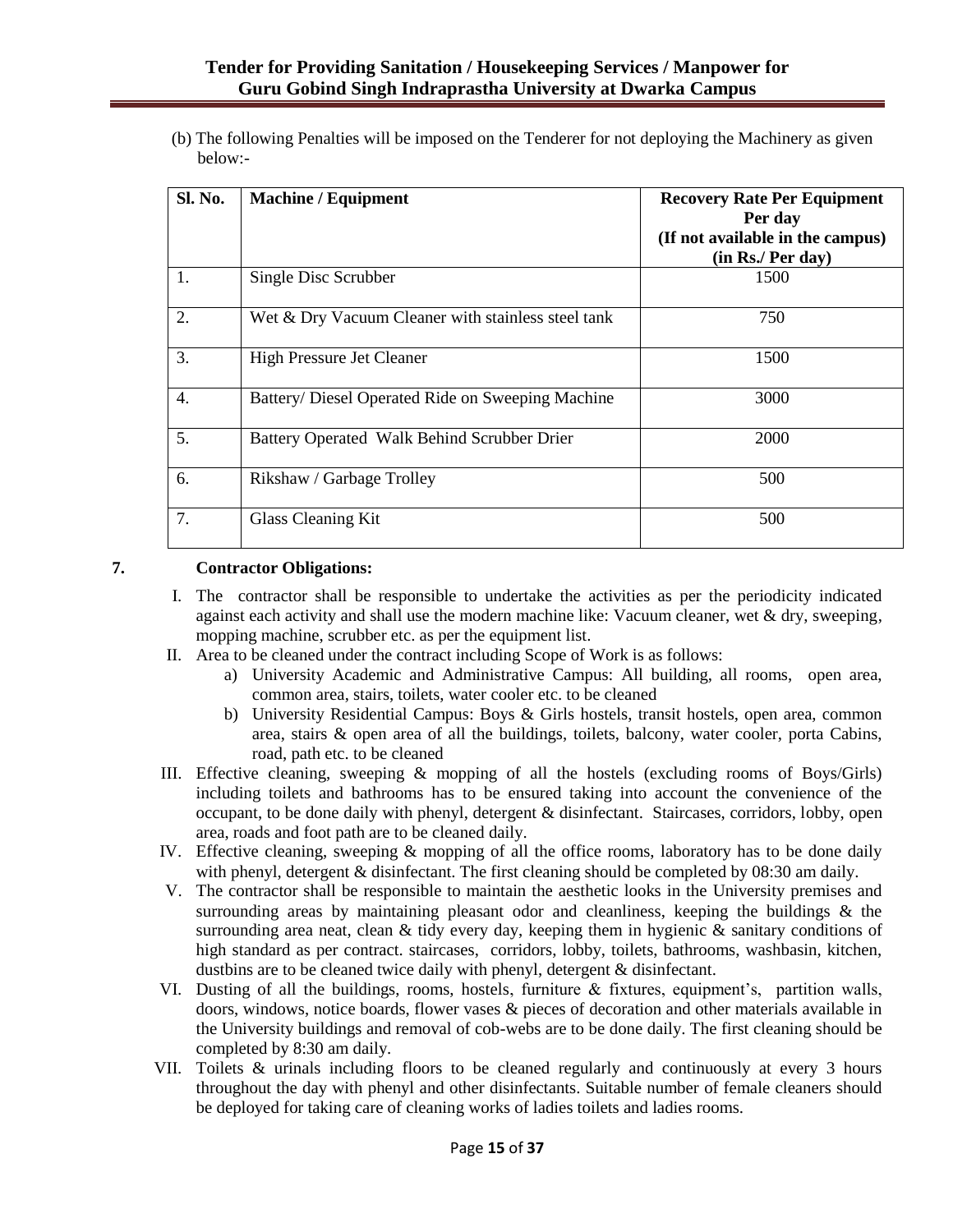### **Tender for Providing Sanitation / Housekeeping Services / Manpower for Guru Gobind Singh Indraprastha University at Dwarka Campus**

- VIII. Only male workers should be deployed to clean the Gent"s toilets in the premises and only female workers to clean ladies toilets. The toilets should be cleaned every day with utmost care.
- IX. Naphthalene balls, toilet rolls, liquid soap, air-fresheners etc. are to be re-filled daily.
- X. Cleaning of carpets, curtains, venetian / vertical blinds, phones and electrical fittings on walls in rooms, passage and corridors in the building, and terraces in all buildings are to be cleaned weekly.
- XI. The contractor shall deploy the worker after Police Verification on regular basis. The contractor shall deploy workers of decent character, sound health and general abilities to carry out such work.
- XII. The worker(s) deployed shall wear uniform and keep Identity Card provided by the contractor.
- XIII. Contractor shall provide the 2(two) sets of uniform each for summer and winter to his worker(s) as prescribed by the University for both male and female worker(s) while on duty from out of his service charges. The contractor shall also provide mobile phones for the Sanitary supervisors / controlling officials etc.
- XIV. The worker(s) deployed should be able to read instructions written in Hindi / English. Contractor need to submit the Police verification & Medical fitness certificate of each and every worker to the University
- XV. The contractor shall pay his worker(s) wages not less than the minimum wages fixed by the Central Govt. and all other statutory dues like EPF & ESI throughout the tenure of contract.
- XVI. The contractor would be required to ensure that the payment of the worker(s) in the strict observance of Minimum Wages Act will be made on or before 7th day of every month and there should be no linkage between worker(s) payment and settlement of the contractor bill from the Institute.
- XVII. The contractor shall provide at his own cost all tools, items, appliances (like: Vacuum cleaner, wet & dry mopping machine, scrubber etc.) required for proper execution of works.
- XVIII. The Contractor shall abide by all laws and rules and regulations framed there under or any other statutory obligations which are in force from time to time in respect of worker(s) deployed. The contractor shall indemnify the Institute from any claims in this regard.
- XIX. The contractor will submit the pre-receipted duly stamped bill in prescribed format for reimbursement of services covered under the contract in triplicate of preceding month, monthly prereceipted, printed & dully signed. Each Monthly bill must accompany the:
	- a) Satisfactory work completion certificate issued by concerned Office,
	- b) Certificate to the effect that no Labour Law or any other Law governing the worker(s) deployed has been violated and any dispute or claim arising out of this shall be concerned and responsibility of Contractor.
- XX. The agency will prepare the deployment schedule of the manpower and get it approved from the University. The deployment of manpower shall be in accordance with approved deployment schedule time to time. At the moment the prescribed working hours for unskilled category 48 hours in a week which will be proportionately allocated to the worker as per their posting in department/schools on 5/6 working days pattern.
- XXI. In case, the agency fails to maintain the aforesaid strength of the labour and supervisor, the University shall levy penalties. In case of absence of any category of manpower for continuous 5 days in a month or more than 5 days in a month then recovery/penalty will be levied at double the rate of minimum wage as applicable during absence beyond 5 days. However, salary will be paid only for the presence of the manpower.

### **XXII. Disposal of Garbage/Waste**

- (a) The agency will be responsible for supply of the garbage bags, for collecting garbage from buildings and common areas of the university campus.
- (b) The agency will remove garbage daily from dustbins in trolley with high quality rubber wheels or any other means other than plastic bags.
- (c) The agency will remove waste papers, packing material, plant leaves (waste) and any other garbage daily from the entire premises including the staircases, lift areas, open area etc.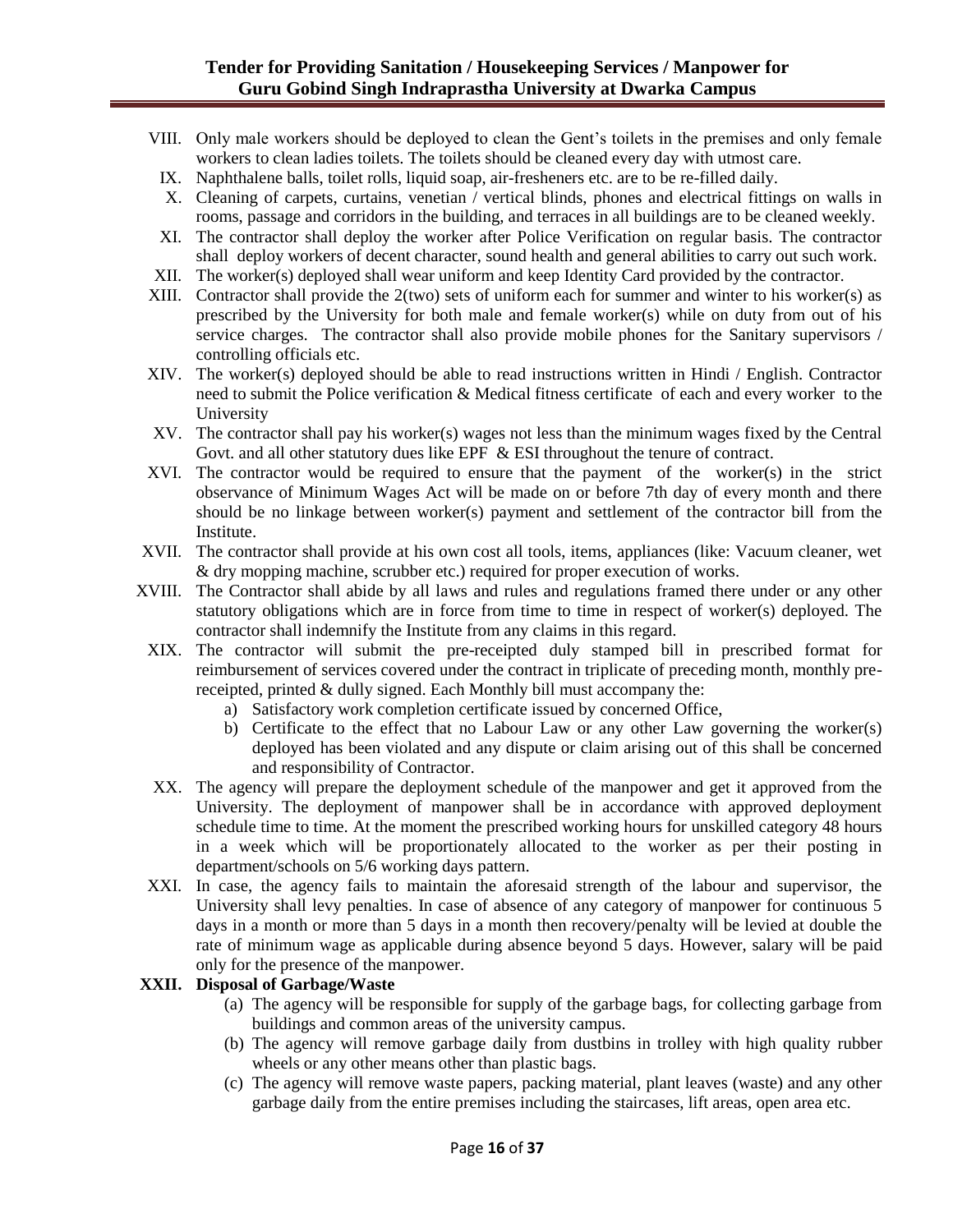- (d) The agency will segregate the garbage (dry and wet etc.) as per norms laid down time to time.
- (e) The collected garbage (solid and semi solid waste) to be dumped outside at sites designated by Government/Local Body for this purpose. The material so collected will be screened/checked by the Security Personnel of the University

### **XXIII. Insect Control / Pest Control / Fogging Schedule**

- (a) The agency will make necessary arrangements for insect & pesticide control/disinfection treatment will be done by means of spraying in Toilets to get rid of ticks, cockroaches, ants, beetles, etc.
- (b) Insect control treatment should be extensively carried out in the site on every weekend.
- (c) Insect Control complaints should be attended on all days. Agency will use approved chemicals for Insect control complaints. Necessary, qualified, manpower for the purpose should be available on site for immediate attention.
- (d) Insecticide/ pesticide application etc. shall be completed in the evening after office hours (i.e. 6:00 pm onwards), on day to day basis.
- (e) The agency will make necessary arrangements for fogging (During Rainy & winter Seasons) in the Campus once in a month to control mosquito borne diseases. The fogging may be also be done as and when directed by the University.

### **8. PERIOD OF TENDERED WORK**

The tender will be awarded for a period of three years from the day the selected agency starts providing the Sanitation / Housekeeping Service in University Campus. However University reserves right to cancel/ terminate the contract any time during the Currency of contract. Extension of one/ two years may be considered by the University, depending upon Agency"s performance on mutual terms and conditions agreed to.

### **9. Payment**

(i). The University will pay the Basic Salary of the manpower deployed in conformity with the latest minimum wages notified by the Labour Department, Govt. of NCT of Delhi. Presently the following are the rates of Basic Pay as per **Order No. F.Addl.LC/Lab/MW/2016/466 dated 31 st May, 2017.** The deployment of workers shall be considered in following category in reference to above Order of **GNCTD** 

| <b>Particulars</b>                                   | <b>House Keeping</b><br><b>Workers</b> | <b>Sewermen</b> | <b>Supervisors</b><br>(Matriculate)   |
|------------------------------------------------------|----------------------------------------|-----------------|---------------------------------------|
|                                                      | <b>Unskilled</b>                       | Semi-skilled    | Skilled /<br><b>Supervisory Staff</b> |
| Basic per month (including one<br>day off in a week) | $13,584/-$                             | 14,958/-        | 16,468/-                              |

(ii). ESIC as applicable shall be reimbursed by the University on production of challan towards deposit of the to the concern office / in the bank in respect to the services provided to the University.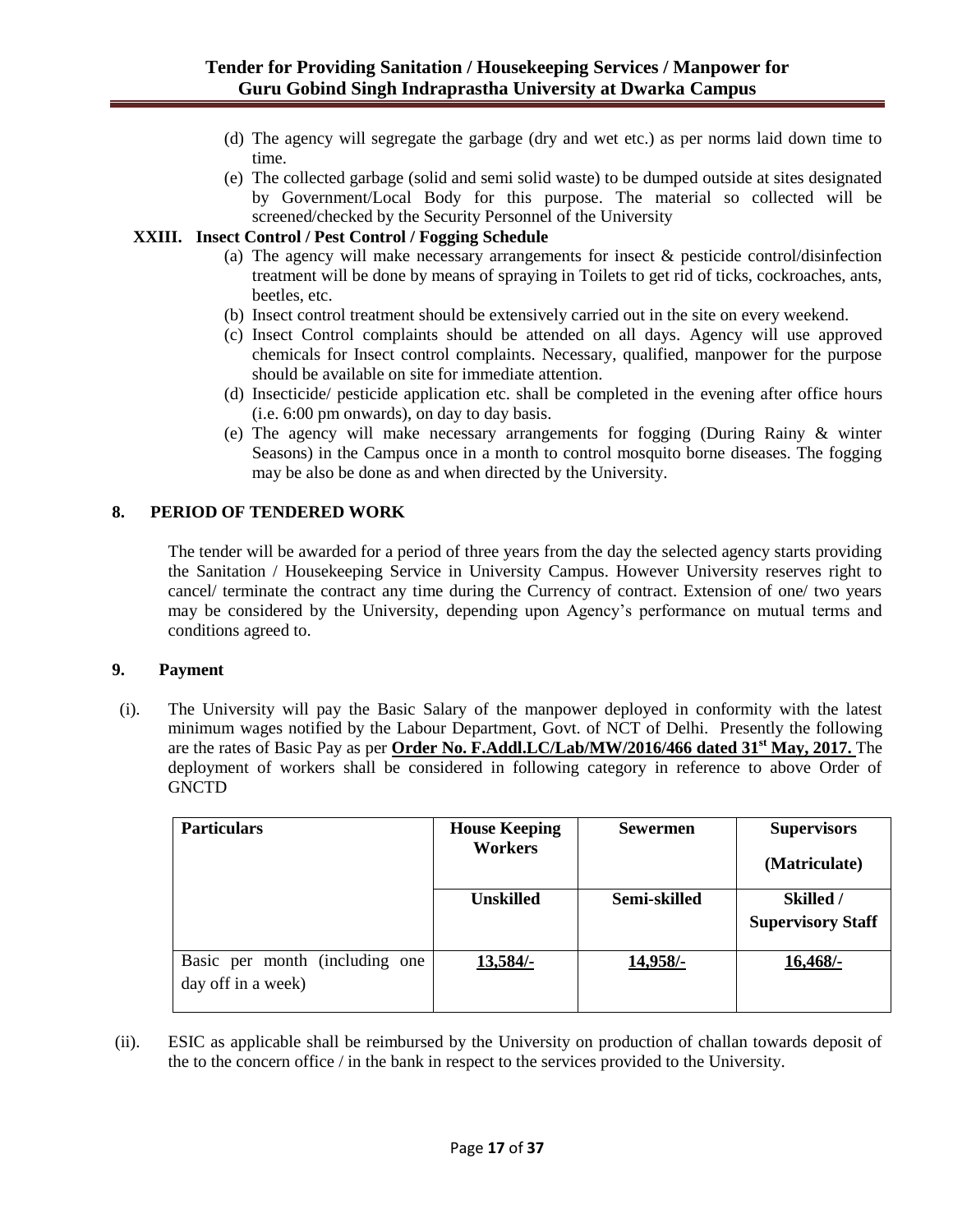### **Tender for Providing Sanitation / Housekeeping Services / Manpower for Guru Gobind Singh Indraprastha University at Dwarka Campus**

- (iii). EPF as applicable shall be reimbursed by the University on production of challan towards deposit of Provident Fund to the concern office/ in the bank in respect to the services provided to the University.
- (iv). Paid holiday (Leave Encashment) as applicable 1.5 per month and 3 national holidays  $@5.77\%$  will be reimbursed by the University on production of electronic fund transfer or cheque payments to the concerned worker in respect to the services provided to the University.
- (v). As per Bonus Act, bonus is not applicable to the educational institutions. Therefore, the University will not pay any bonus.
- (vi). Gratuity (if applicable) shall be extra over and above the rate quoted by the agency.
- (vii). GST (as applicable) shall be extra over and above the quoted rates and will be paid or reimbursed (as the case may be) by the University on production of proof of submission of GST. TDS at applicable rate, if any, shall be deducted from the bill of the agency.
- (viii). These wages are minimum wages for different categories of sanitation personnel. Any payment made by the Agency over and above these minimum wages owing to market factors to deemed to have been included in the service charges quoted by the Agency in the Financial Bid. Nothing extra shall be paid on this account.
- (ix). The payment to the Sanitation Personnel"s shall be under Electronic Fund Transfer or by cheque by the Contractor.
- (x). It may be noted that the University reserves the right to use lesser man power. Payment for which shall be made on pro-rata basis on the basis of actual deployment.
- (xi). Rates of the Sanitary personnel shall be revised as and when new rates and applicable allowances are revised by Govt. This shall be applicable from date revised wages become applicable as per Govt./GGSIPU notification.
- (xii). Contractor shall promptly pay contribution towards EPF, ESIC, GST as applicable under relevant laws. Delay in submission and penalty/interest thereof levied by respective departments shall be on contractor account and shall not be reimbursed by the University. In case of delay or instance of levy of penalty/interest by respective department on two consecutive occasions, University shall be at its liberty to take action under relevant clause of agreement for cancellation of the contract.

### **10. METHOD PAYMENT OF BILLS**

- 1. The payment of the agency in respect of deployment of manpower shall be made in accordance with the actual deployment as per biometric attendance system. The machine for biometric attendance will be provided by the University and same shall be maintained by the agency thereafter.
- 2. All the manpower deployed by agency will make their attendance on the biometric machine at IN and OUT time.
- 3. After payment of wages by agency to manpower by  $7<sup>th</sup>$  of every month, agency will raise the bill in triplicate covering wages and leave encashment paid to the manpower as per biometric attendance. This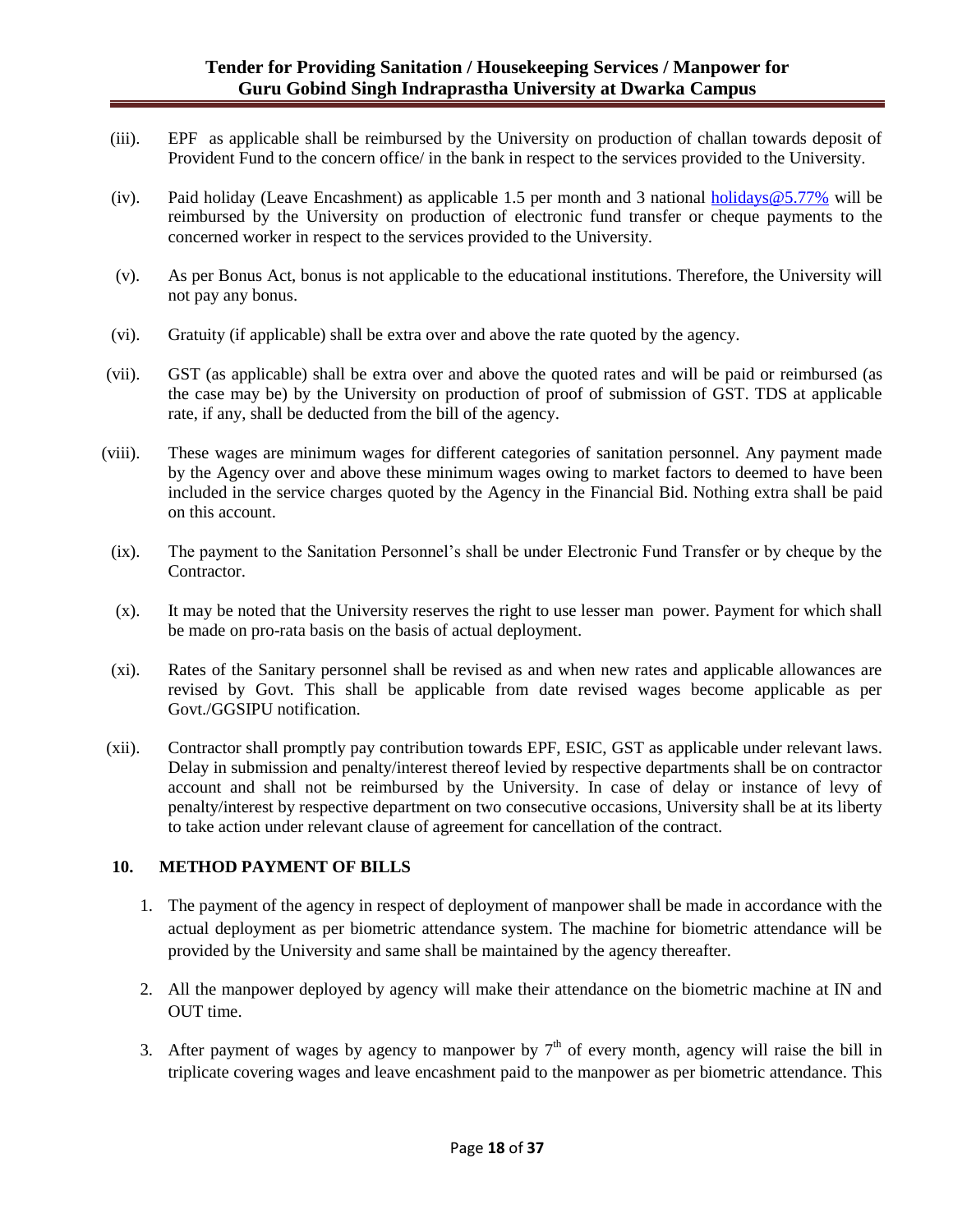bill will only include wages paid to the workers. Following documents to be attached alongwith the bill:-

- i. List of manpower deployed last month.
- ii. Proof of payment in form of NEFT/Copy of cheque.
- iii. Copy of muster roll
- iv. Biometric attendance details.

The payment of this bill will be made within 30 days of receipt of bill subject to submission of bill in proper shape and with all required documents. In case of non receipt of required documents, the date of receipt of last document will be considered as the date of receipt of bill.

- 4. After payment of wages to manpower, the agency will deposit the ESI and EPF (both deducted from salary as well as employers contribution) to the concerned statutory authority in time bound manner by its due date.
- 5. After having deposited ESI and EPF of manpower to concerned statutory body, agency will raise the bill of reimbursable to University in respect of Employer"s contribution. Following documents to be attached:
	- i. Biometric attendance of manpower for the month.
	- ii. Calculation sheet of ESI & EPF in the format.
	- iii. Electronic challan receipt of ESI and EPF for employer contribution and employee contribution in respect of all employees.

This bill will also include the Service Charges quoted by the agency in the financial bid. The bill of reimbursable shall be paid within 30 days of receipt of bill subject to submission of required documents. In case of deficiency in documents, the date of receipt of last document will be considered as the date of receipt of bill.

- 6. Wherever any over payment comes to the notice of University the same shall be deducted by University from any sum due or which at any time thereafter may become due to the agency under this tender/ agreement/ contract, and failing that, under any other tender/ contract/agreement with University or from the performance security deposit of the tenderer.
- 7. University reserves the right to carry out at payment audit and/or technical examination of the final bill including all supporting vouchers, abstract etc. University further reserves the right to enforce recovery of any overpayment whenever detected.
- 8. If as a result of such audit and technical examination, any overpayment is discovered in respect of any work done by the agency or alleged to have been done by the agency under the tender / agreement/ contract, it shall be recovered by the University from the agency by any or all the methods prescribed above or through a Court of law as the situation warrants.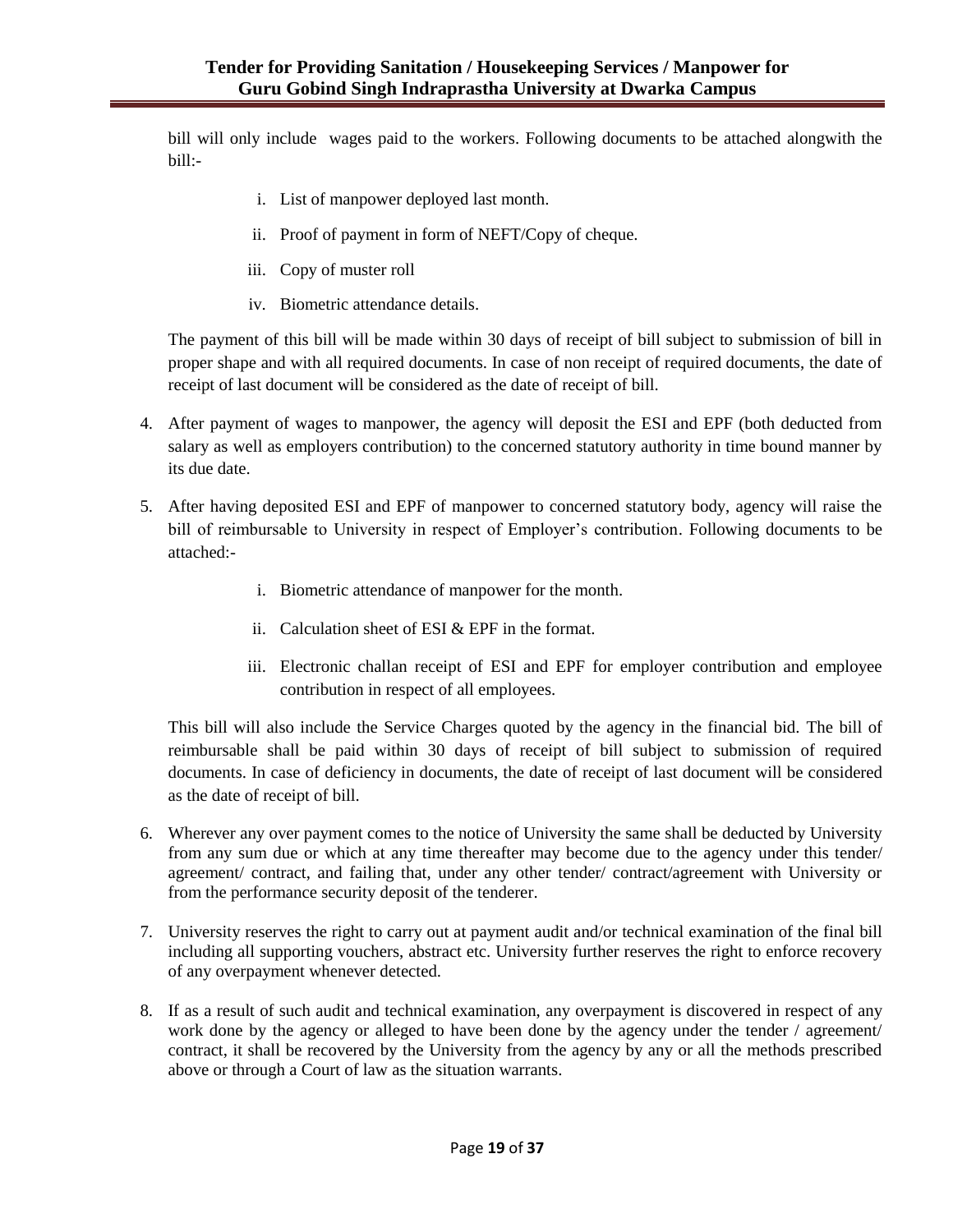- 9. The payment will be made for actual deployment of manpower as per biometric attendance. No claim of agency in this regard will be entertained.
- 10. Wages paid to manpower will be in accordance with the minimum wages notified by GNCTD time to time. Accordingly the agency will raise the bill of payables in accordance with applicable minimum wages.
- 11. In case new levies/taxes are levied by Govt. of NCT of Delhi/Govt. of India or rates of existing levies/taxes are revised by Govt. of NCT of Delhi/Govt. of India, the new levies/taxes or revised rates shall be applicable. However, the agency will be compensated due to imposition of new levies/taxes or upward revision of levies/taxies.
- 12. The agency shall submit certificates for satisfactory performance each month from the user sections/officers in support of having performed the job of cleaning and sweeping in this office premises. This certificate will be counter signed by the Superintendent, Care Taking, General Administration Department. These certificates should be enclosed with bill of payables.
- 13. Statutory deductions like income tax, GST or any other tax/levy etc. shall be deducted from the monthly bill of the agency as applicable from time to time. Payment/Reimbursement of GST shall be dealt in accordance with applicable law from time to time.

## **12. OTHER CONDITION OF THE TENDER**

- 1. The contracting Agency shall indemnify the university against all other damages/changes and expenses for which the university is held liable or pays on account of the negligence of the Agency or his servants or any person under its control, whether in respect of accident ,injury to the person or damages to the property of any member of the public or any person or in executing the work or otherwise and against all claims and demands thereof.
- 2. In case of any person signing the tender/contract/agreement on behalf of limited Company or firm, letter of authority/resolution passed by the company/firm empowering him to sign the tender/agreement/contract on behalf of the company or firm shall be enclosed with the tender.
- 3. If any damage/theft is caused to the assets/ property /office equipment by Sanitation/Housekeeping personnel and/or supervisor of the agency or otherwise then the contracting agency shall bear the cost of repair or replacement or damages as the case may be.
- 4. Any person who is in Government service or an employee of the GGSIPU should not be made a partner to the tender by the agency directly or indirectly in any manner whatsoever.
- 5. The contracting agency shall not transfer the tender to any other person in any manner. The agency shall not be permitted to sub-contract the work to any other person/firm/agency except for the purpose of pest control treatment for which agency can associate with a firm/company having pest control license. However the University has the right to get the insect control agency changed immediately, if their services are not found satisfactory.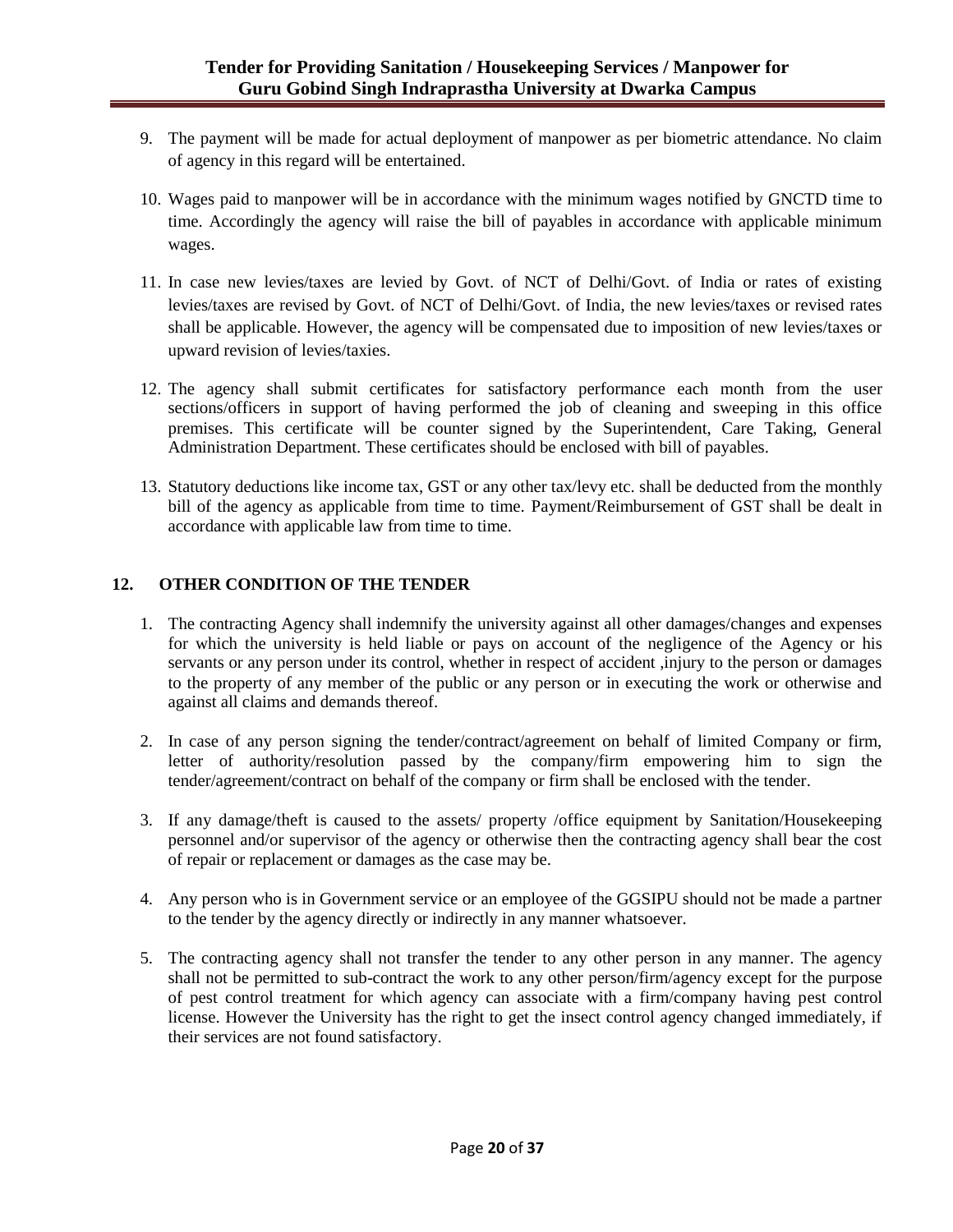- 6. Any other appropriate provisions as advised by the university shall be incorporated in the agreement to be executed by the contracting agency and the same shall be binding on both the parties to the ensuring contract/agreement.
- 7. That the successful tenderer shall, take immediate steps to get a license under contract labour (R&A) Act, 1970.
- 8. That the agency shall have to provide any additional personnel for allocating any additional Sanitation/Housekeeping duty as directed by the University or any authorized officer of the University in addition to those duties/personnel covered in this tender. The work order should be issued for deployment of extra manpower as per contract rate.
- 9. The contracting agency will have to ensure cleanliness of the site by using the requisite quantity and quality of materials to the entire satisfaction of the University. If the University indicates that the cleanliness or housekeeping services are not adequately satisfactory on account of insufficient Tools, material and/or manpower, then additional materials, Tools and/or manpower, as the case maybe, will have to be brought in by the agency without charging any extra cost.
- 10. The tools and material to be deployed must be such that it does not cause any damage to the fittings, fixtures, walls, floor finish and/or other articles lying at the site.
- 11. The contracting agency shall not employ any person who has not completed Eighteen years of age and/or above 50 years of age.
- 12. A complete list of the Housekeeping staff, engaged by the agency for deployment in the site, shall be furnished by the contracting agency to the department along-with the complete address and other antecedents of the staff. The agency shall deploy only those staff whose antecedents have been verified by the agency. The agency should give a certificate to that effect to the department.
- 13. Each housekeeping services staff engaged by the contracting agency shall wear the prescribed uniform meant for Housekeeping according to season (i.e summer uniform in summer and winter uniform in winter season) and a badge shall be provided and maintained by the contracting agency at its own cost.
- 14. University shall be at liberty to direct and to require the contracting agency to remove from the work, any person employed by the agency (including insect control agency engaged), who in the opinion of University misconduct himself or is incompetent or negligent in the proper performance of his/her duties or infirm and invalid/or indulges in unlawful activities or the like and such person shall not be again employed on the work without written permission of the university.
- 15. Water supply for carrying out the work as per this tender shall be given in the toilets only. The contractor shall be required to make his own arrangement to carry the water wherever required by means of flexible pipes, buckets as per requirement.
- 16. In terms and condition contained in these tender documents will be a part and parcel of the agreement/contractor be executed by the contracting agency with the University.
- 17. Once the competent authority accepts the tender, the contracting agency shall be responsible to provide the Sanitation/Housekeeping services within 10 days from the date of issue of letter of acceptance.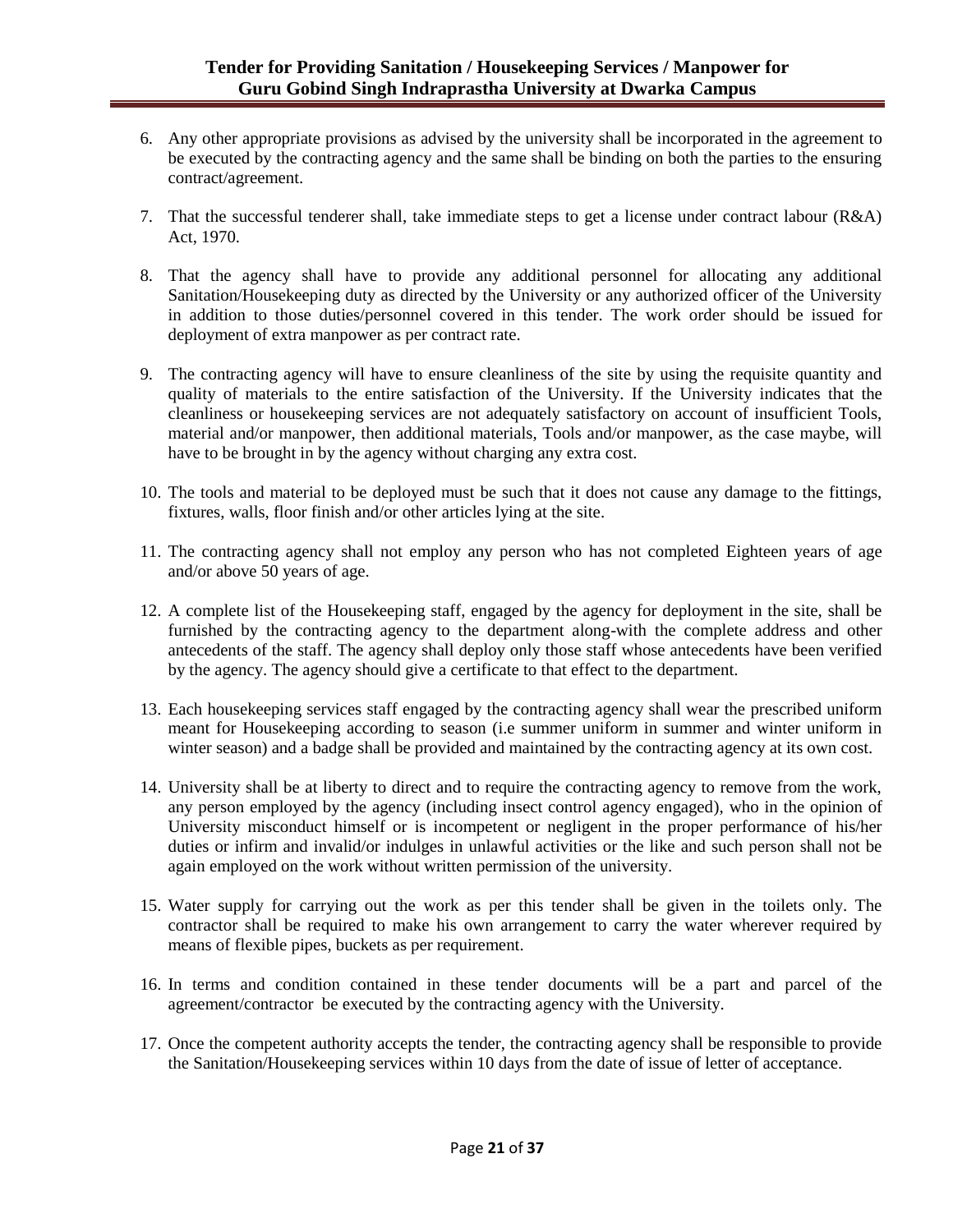- 18. The agency shall provide a non- judicial stamp paper of Rs.100/- for preparing a contract/agreement. The successful tenderer shall enter into a contract/agreement with the university as per the terms and condition of the tender within one month from the issue of letter of acceptance or whenever called upon to do so by the university whichever is earlier.
- 19. University reserves the right to satisfy itself about the quality of the Housekeeping services provided by the tenderer. In the Event the agency does not achieve the level of satisfactory performance, the tenderer /agency is liable to be penalized by the deduction. The decision of the Department/University will be final in this regard.
- 20. Tender not conforming to the requirement as per the terms and conditions will be rejected and no correspondence shall be entertained in this regard whatsoever.
- 21. For any clarification regarding the scope of work and/or terms and conditions of tender, the intending tenderer can seek clarification from Dy. Registrar(GA) during Pre-Bid Meeting which will be held on \_\_\_\_\_\_\_\_\_\_\_\_\_\_\_\_\_\_.
- 22. Attendance report of all the staff deployed at University Campus shall be given to General Administration Department, every day.
- 23. No manpower other than those on duty shall be allowed to stay in the premises during the specified working hours. The agency shall be responsible for the watch and ward not only of his/her stores but also of the fitting and fixtures in the common areas in the building.
- 24. All requirements under various statutory laws including relevant Labour Act must be complied with by the agency. Any default will be the liability of the agency and the agency shall be liable to reimburse any amount paid by the university by the way of default, interest and penalty. The agency shall undertake to furnish all the details as and when relevant records of all payment made by the agency and will produce to the satisfaction of the university/G.A Department immediately whenever asked for.
- 25. The agency shall be responsible for the good conduct/behavior and integrity of its personnel and will also be responsible for any act of omission on their part.
- 26. Weekly performance of the service provider will be observed by the general Administration officials entrusted with supervision of particular units.
- 27. The Contractor shall abide by and comply with all the relevant laws and statutory requirements covered under Labour Act, Minimum Wages and (contract Labour Regulation & Abolition Act 1970), EPF etc. with regard to the personnel engaged by him for sanitation works.It will be the responsibility of the contractor to provide details of manpower deployed by him, in the Department and the Labour department.
- 28. The contractor shall abide by and comply with all the relevant laws and statutory requirement covered under various laws such as Labour Act, Minimum Wages Act, contract Labour (Regulation and abolition) Act, EPF, ESI and various other Acts as applicable from time to time with regard to the personnel engaged by the contractor for the department.
- 29. The Designated manpower on a given day can also be deployed for other services like shifting equipments/furniture etc. apart from sanitation & Housekeeping Services.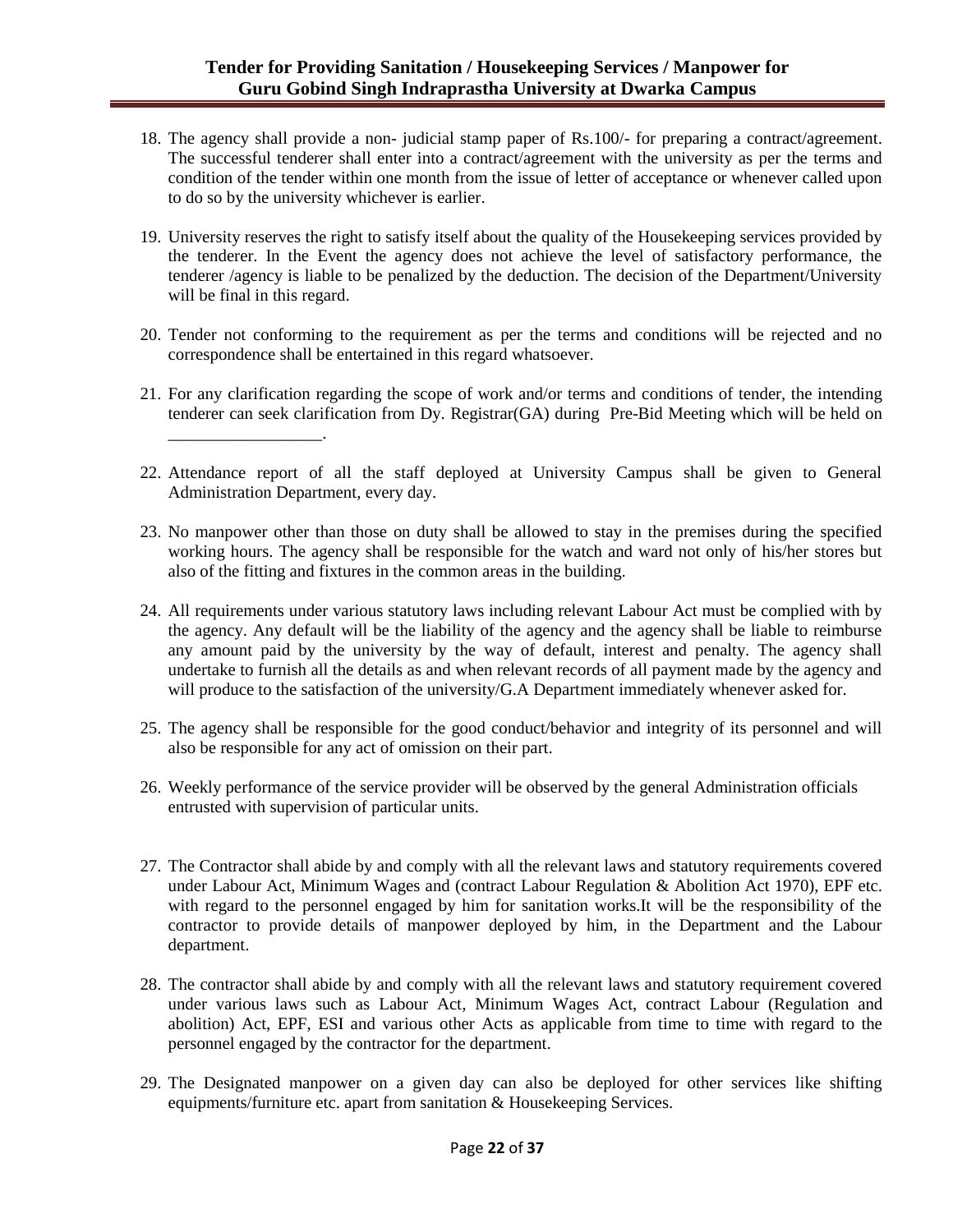- 30. The contractor shall direct its sanitation workers for allowing themselves for the purpose of frisking and AS check by the security guards during arrival and departure.
- 31. Shifting of office furniture, equipments as well as academic records, office records shall be made on requisition basis by pooling the sanitation workers.
- 32. University may consider to provide the adequate space for setting up the Stores for keeping of Machineries/Equipments, cleaning materials, chemicals & consumables etc. Further, agency has to set up its office with office infrastructure (computer chairs, tables etc.) at their own end.

### **13. NOTICE OF THE UNIVERSITY**

Subject to as otherwise provided in this tender, all notices, letters or correspondence shall be addressed to the Registrar and delivered at his office. Similarly, all notices and communications from the University shall be issued under the signatures of the Registrar or any other Officer duly authorized by the Registrar.

### **14. NO LIABILITY OF THE UNIVERSITY**

- 1. The University shall not provide any residential accommodation to the Sanitation/ Housekeeping personnel employed by the agency.
- 2. The University will be under no obligation to provide employment to any of the employees of the Housekeeping agency during or after expiry of tender/ agreement/ contract period and University recognizes no Employer- employee relationship between University and the Sanitation /Housekeeping employees deployed by the contraction agency.
- 3. The University shall not be responsible financially or otherwise for any injury to the Housekeeping personnel in the course of performing the Sanitation/ Housekeeping functions as per this tender. This liability shall be of the tenderer.

### **15. TERMINATION OF TENDER**

- 1. If the agency at any time make default in executing housekeeping job with due diligence and care and continues to do so, and / or the Sanitation/ Housekeeping agency commits default in complying with any of the terms and conditions of tender and does not remedy it or take effective steps to remedy or fails to complete the work as per terms and conditions and does not complete them within the period specified in the notice given to him in writing, the University may without prejudice to any other right to remedy. which shall have accrue thereafter to the contracting agency, shall cancel the contract/ agreement after one month notice and security deposit will also liable to be forfeited by the University. University, on such cancellation, shall have powers to carry out /execute the work through other agencies by any mean at the risk and cost of the contracting agency.
- 2. The university reserves the right to terminate the contract, without assigning any reason, by giving to the tenderer one month notice of its intention to do so and on the expiry of the said period of notice, the contract/agreement shall come to an end.
- 3. If any information furnished by tenderer is found to be incorrect or false at any time, the tender/contract/agreement is liable to be terminated, and all deposits will also liable to be forfeited by the university.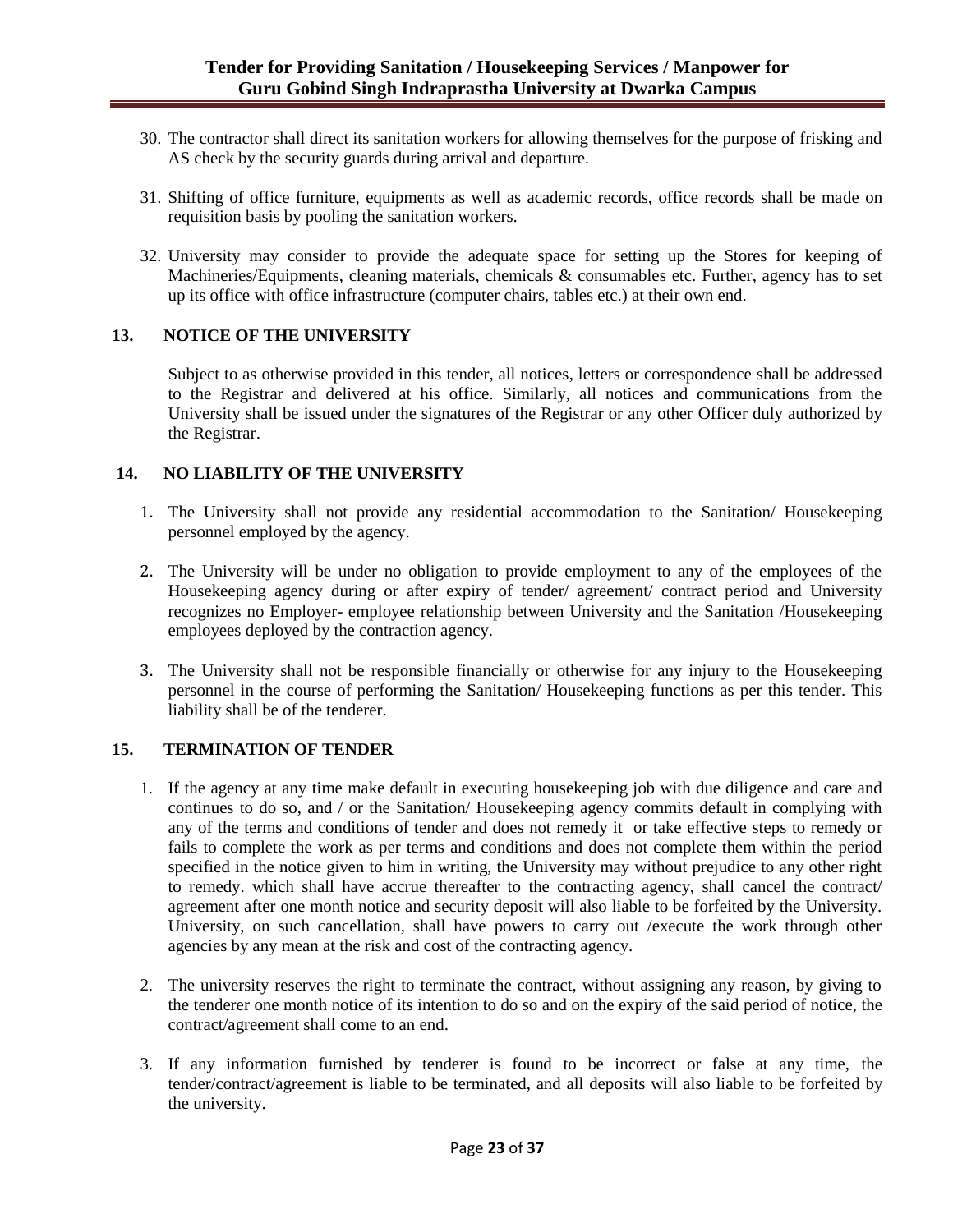4. In case the agency wants to terminate the tender/contract/agreement, it shall have to give three months notice in advance to this effect to the University .however decision of University in this regards shall be final & binding on the agency.

### **16. ARBITRATION**

- 16.1 The University and the contractor shall make every effort to amicably resolve all disputes and differences arising between them under or in connection with the present contract by direct negotiations.
- 16.2 If after thirty (30) days from the commencement of such informal negotiations, University and the contractor have been unable to resolve amicably the dispute, either party may require that the dispute be referred for resolution to the formal mechanisms as specified hereunder:-
- 16.2.1 Any dispute or differences whatsoever arising between the parties out of or relating to the manufacturing, meaning, scope, operation or effect of this contract or the validity or the breach thereof shall be settled by arbitration in accordance with the provisions of the Arbitration & Conciliation Act, 1996 and the award made in pursuance thereof shall be binding on the parties. The sole arbitrator shall be appointed by the Vice Chancellor, GGS Indraprastha University.
- 16.2.2 The performance under this contract shall not stop for any reason whatsoever during the said dispute/proceedings, unless the contractor is specifically directed by University to desist from working in this behalf.
- 16.2.3 The venue of arbitration shall be Delhi/ New Delhi. The language of proceedings shall be English. The Law governing the substantive issues between the parties shall be the Laws of India. All disputes are subject to the jurisdiction of the Delhi Courts only
- 16.2.4 It is also a term of that if any fees are payable to the arbitrator, these shall be paid equally by both the parties. It is also a term of the contract that the arbitrator shall be deemed to have entered on the reference on the date he issues notice to both the parties calling them to submit their statement of claims and counter statement of claims.

### **17. CANCELLATION OF CONTRACT**

University also reserves the right to cancel the contract/tender process without assigning any reason. However, some of the ground on which contract can be cancelled are detailed below.

(This list is only illustrative and not exhaustive).

- Serious discrepancy in the provision of the required services by the contractor.
- Breach by the tenders of any of the terms and conditions of the tender.
- Any action by the bidder which is in breach of law or accepted practices in the financial transactions.
- If the Vendor goes into liquidation voluntarily or otherwise.
- In addition to the cancellation purchase order/award, University reserves the right to forfeit the performance guarantee.
- Any attempt to influence the decision of the University officials through direct/indirect methods/means.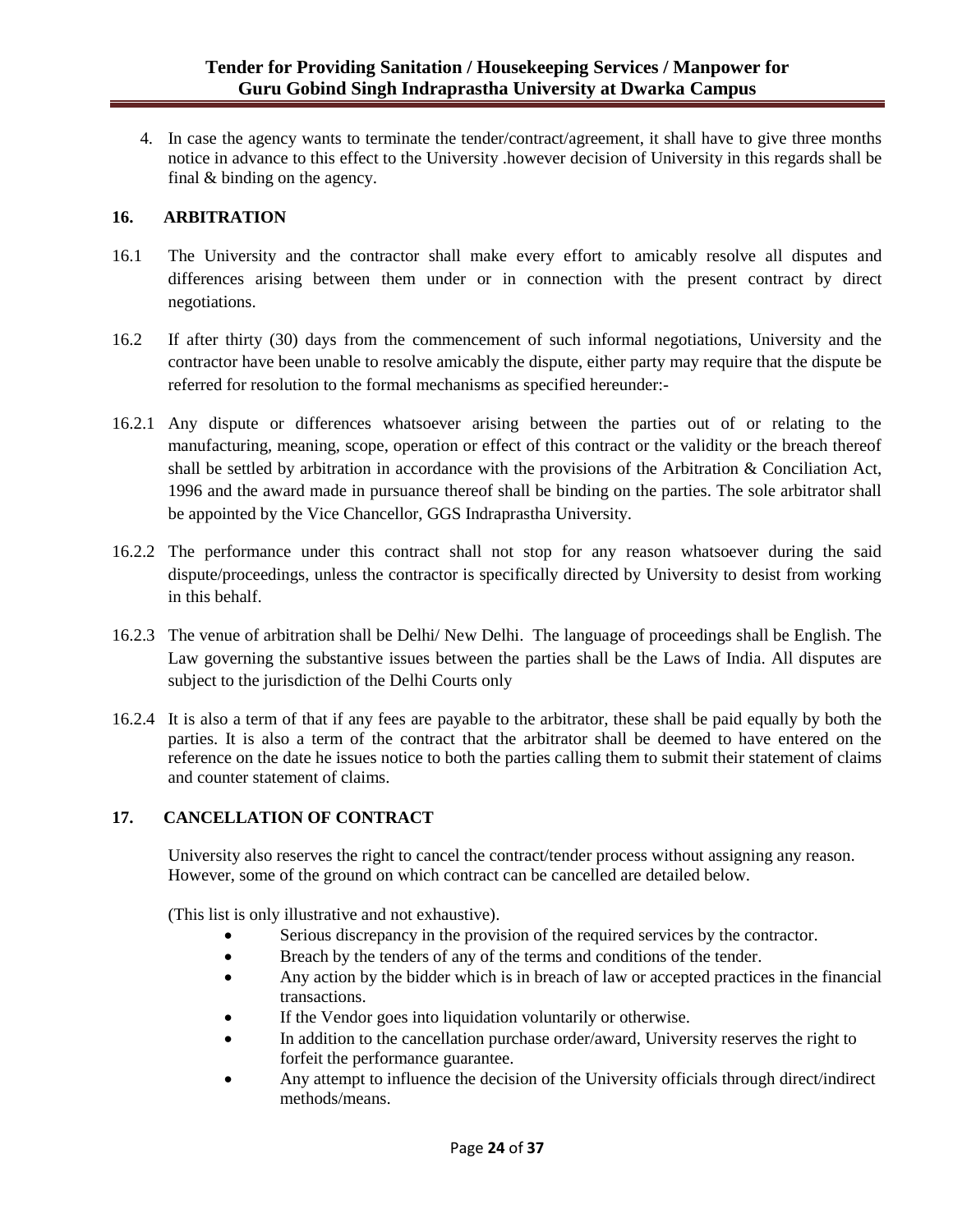### **ANNEXURE-I**

## **GURU GOBIND SINGH INDRAPRASTHA UNIVERSITY TENDER FORM FOR PROVIDING SANITATION / HOUSEKEEPING SERVICES IN UNIVERSITY DWARKA CAMPUS**

Affix duly attested P.P. size photograph of the Tenderer

|    | a. Name of the Tenderer [in block letters]                                                    |  |
|----|-----------------------------------------------------------------------------------------------|--|
| b. | Status of agency whether Public Ltd./Pvt.<br>Ltd./Partnership Firm/Partnership/Proprietorship |  |
|    | c. Registration No. and year of establishment of                                              |  |
| d. | Firm/Company                                                                                  |  |
| e. | Name and designation of the tenderer                                                          |  |
| f. | Name of Father/Husband of the tenderer                                                        |  |
| g. | Full residential address of the tenderer with proof                                           |  |
|    | h. Tenderer's Registered office address                                                       |  |
|    |                                                                                               |  |
| i. | Tenderer's address for correspondence                                                         |  |
|    |                                                                                               |  |
|    |                                                                                               |  |

### **j. Details of earnest money deposit**

| <b>Name of the Bank</b> | Draft/Pay order No. | Date | Amount (Rs.) |
|-------------------------|---------------------|------|--------------|
|                         |                     |      |              |
|                         |                     |      |              |

I/We the undersigned being the tenderer as mentioned above, hereby apply to the university for providing sanitation/housekeeping services in the university campus as desired above in accordance with the terms and condition of the tender. I/we have read and understood the terms and conditions of the tender and hereby unequivocally accept the same. The terms and condition of the tender and the notice inviting tender are also signed and being submitted with the tender form.

### **(Signature of the Tenderer with Seal of the Firm/Company)**

| <b>Place:</b> |  |
|---------------|--|
| Date:         |  |

*Note*:

- Any correction in the application form should be fully signed by the tenderer.
- All pages of the tender application form should be fully signed by the tenderer.
- Strike-out items whichever is not applicable.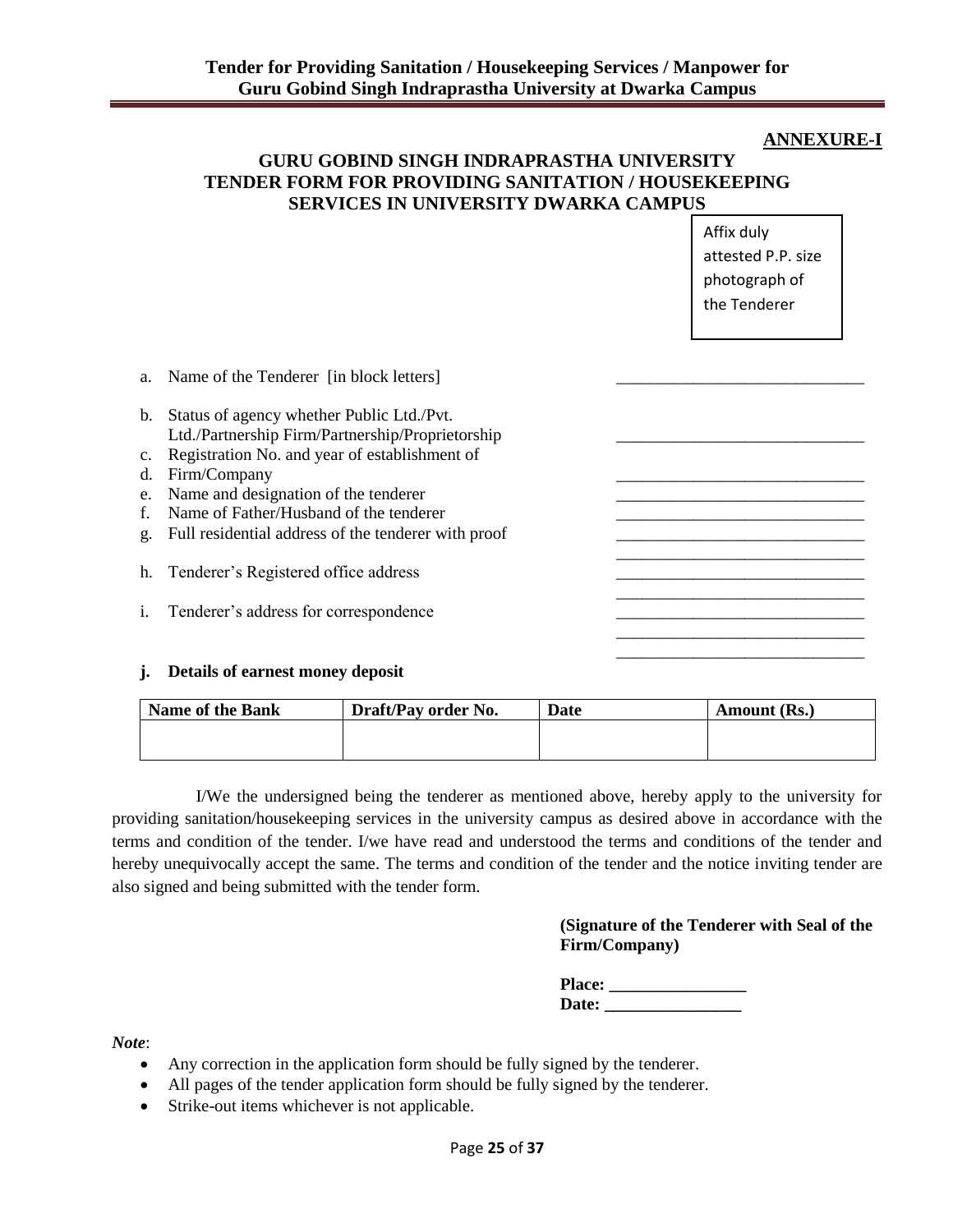# **Annexure-II**

(This should be mentioned on the letter head of the agency)

# **Details of Turn Over**

| <b>Detail</b>           | 2014-15 | 2015-16 | 2016-17 |
|-------------------------|---------|---------|---------|
| <b>Annual Turn Over</b> |         |         |         |
| <b>Profit / Loss</b>    |         |         |         |

**Signature of Chartered Accountant with seal Signature of Bidder(s) with seal**

*Encl*:-

Copy of ITR, Balance Sheet & Profit & Loss Account to be enclosed.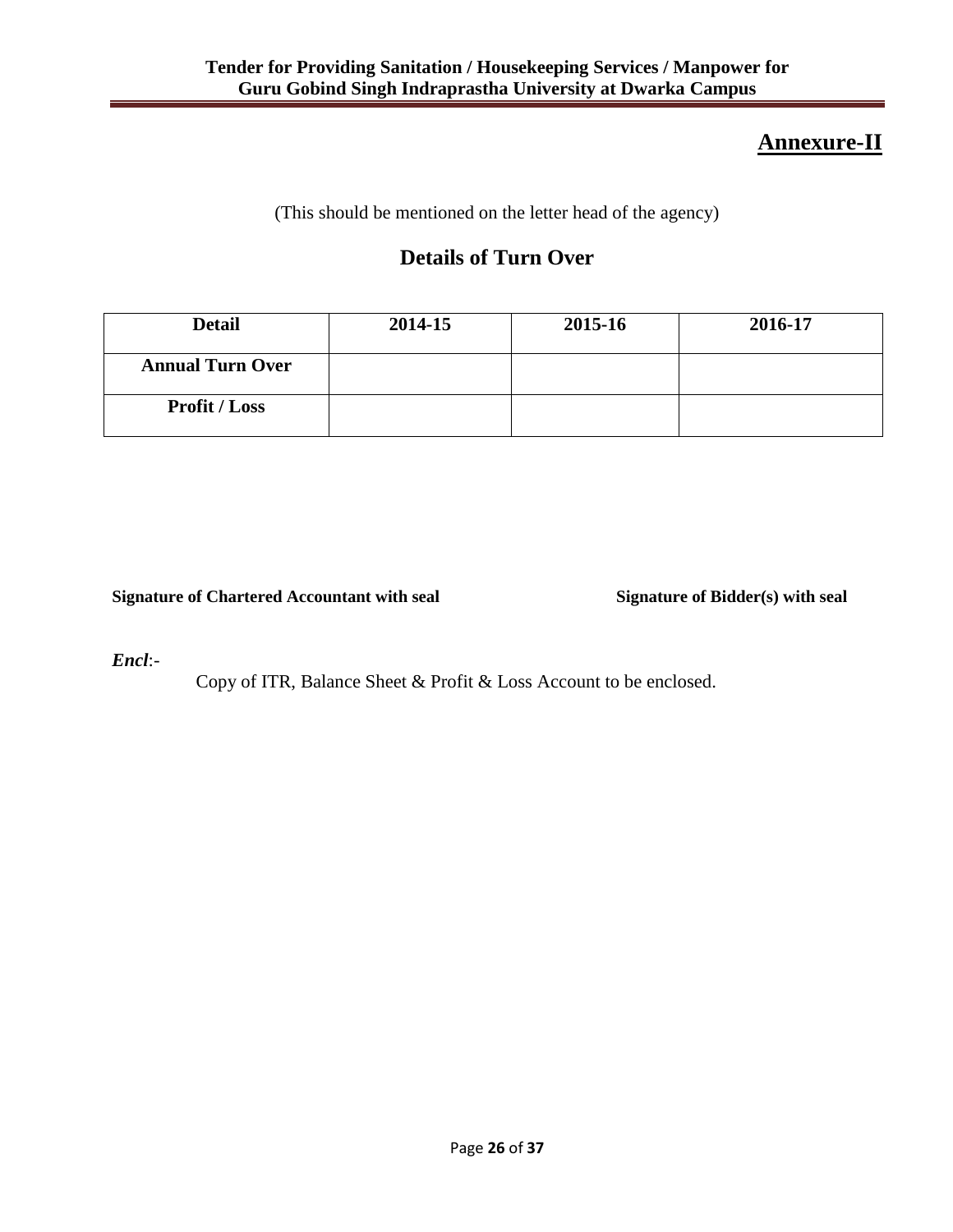# **Annexure-III**

## **Solvency Certificate** from Bankers of the company in the following form:

### **FORM OF BANKER'S CERTIFICATE FROM A SCHEDULED BANK**

|  |  |  |  |  |  |  |  | This is to certify that to the best of our knowledge and information                |
|--|--|--|--|--|--|--|--|-------------------------------------------------------------------------------------|
|  |  |  |  |  |  |  |  |                                                                                     |
|  |  |  |  |  |  |  |  | are/is respectable and can be treated as good for any engagement upto a limit of Rs |
|  |  |  |  |  |  |  |  |                                                                                     |

This certificate is issued without any guarantee or responsibility on the bank or any of the officers.

(Signature)

For the Bank

NOTE

(1) Bankers certificate should be on letter head of the Bank, sealed in cover addressed to tendering authority. The certificate should be latest i.e. within one month of last date of submission of tender.

(2) In case of partnership firm, certificate should include names of all partners as recorded with the bank.

Signature of Chartered Accountant with seal Signature of Bidder(s) with seal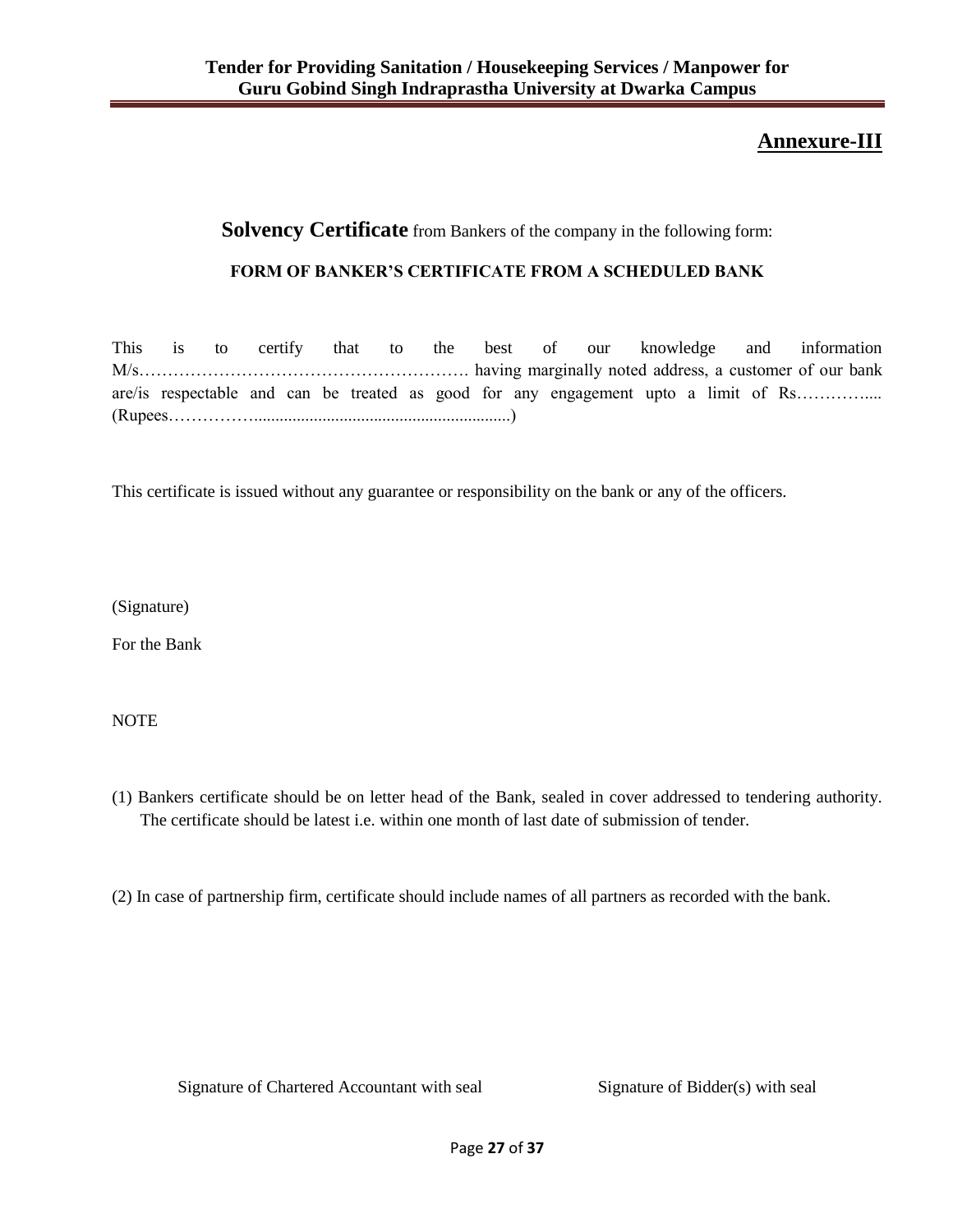## **Annexure-IV**

### **DECLARATION REGARDING BLACKLISTING / DEBARRING FOR TAKING PART IN TENDER.**

(To be executed & attested by Public Notary / Executive Magistrate on Rs.10/- non judicial Stamp paper by the Tenderer)

I / We \_\_\_\_\_\_\_\_\_\_\_\_\_\_\_\_\_\_\_\_\_\_\_\_ (Tenderer) hereby declare that the firm / agency namely M/s. last 05 years by Union / State Government or organization from taking part in Government tenders in India and should not have any litigation in any of the labour court(s).

Or

| I / We |                                                                                                       |  |  |  |                    | (Tenderer) hereby declare that the Firm / agency namely |
|--------|-------------------------------------------------------------------------------------------------------|--|--|--|--------------------|---------------------------------------------------------|
| M/s.   |                                                                                                       |  |  |  | was blacklisted or |                                                         |
|        | debarred by Union / State Government or any Organization from taking part in Government tenders for a |  |  |  |                    |                                                         |
|        |                                                                                                       |  |  |  |                    |                                                         |
|        | and now the firm/company is entitled to take part in Government tenders.                              |  |  |  |                    |                                                         |

In case the above information found false, I / we are fully aware that the tender/ contract will be rejected / cancelled by the University, and EMD / SD shall be forfeited.

In addition to the above, the University will not be responsible to pay the bills for any completed /partially completed work.

DEPONENT

Attested:

(Public Notary / Executive Magistrate) with Date

Name

Address \_\_\_\_\_\_\_\_\_\_\_\_\_\_\_\_\_\_\_

\_\_\_\_\_\_\_\_\_\_\_\_\_\_\_\_\_\_\_\_\_\_\_\_\_\_\_\_\_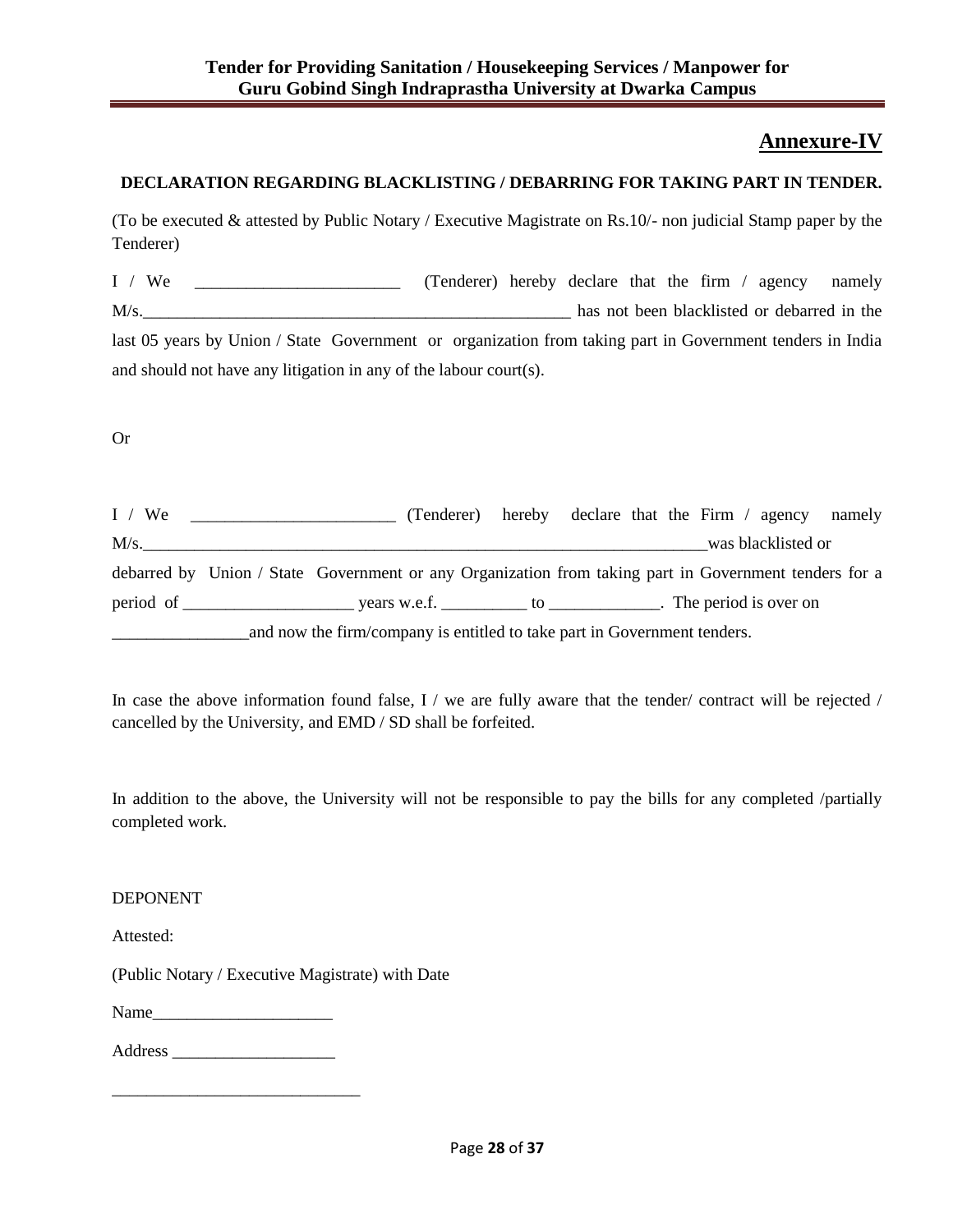## **Annexure-V**

#### **(This should be mentioned on the Letter Head of the Agency)**

## **FINANCIAL BID**

#### **FOR SANITATION / HOUSE KEEPING SERVICES / MANPOWER IN THE G.G.S.I.P. UNIVERSITY'S DWARKA CAMPUS**

 $\text{I/We}$  (  $\text{I/We}$  ) on behalf of  $\text{M/s}$ 

\_\_\_\_\_\_\_\_\_\_\_\_\_\_\_\_\_\_\_\_\_\_\_\_\_\_\_\_\_ hereby undertake to carry out entire Sanitation /Housekeeping Services /

Manpower as specified in this tender document at GGSIPU, Dwarka as per terms and condition, scope of work and other conditions for:

| <b>Sl. No.</b> | <b>Particulars</b>                                                                                                                                                                                                                                                                                                                                                                                                                                                                                    | Rate Per month |
|----------------|-------------------------------------------------------------------------------------------------------------------------------------------------------------------------------------------------------------------------------------------------------------------------------------------------------------------------------------------------------------------------------------------------------------------------------------------------------------------------------------------------------|----------------|
|                | Service Charges for providing Sanitation / Housekeeping Services /<br>Manpower in accordance with Scope of Work (Clause No. 6), other<br>terms $\&$ conditions defined in the tender document including<br>consumables, dustbin, machinery & equipment, worker uniforms,<br>fumigation/pest control/insect control, all overhead and incidental<br>expenses from fulfillment of the obligation defined in the tender<br>document but not limited to above unless otherwise specifically<br>mentioned. |                |
|                |                                                                                                                                                                                                                                                                                                                                                                                                                                                                                                       |                |

*Note*:-

Wages of manpower, EPF, ESIC, Leave Encashment, Gratuity and GST shall be paid/reimbursed separately on the basis of actual deployment of manpower and applicable minimum wages notified by Govt. of NCT of Delhi from time to time. These are not to be included in the Service Charges.

### **(Signature of the Tenderer with Seal of the firm)**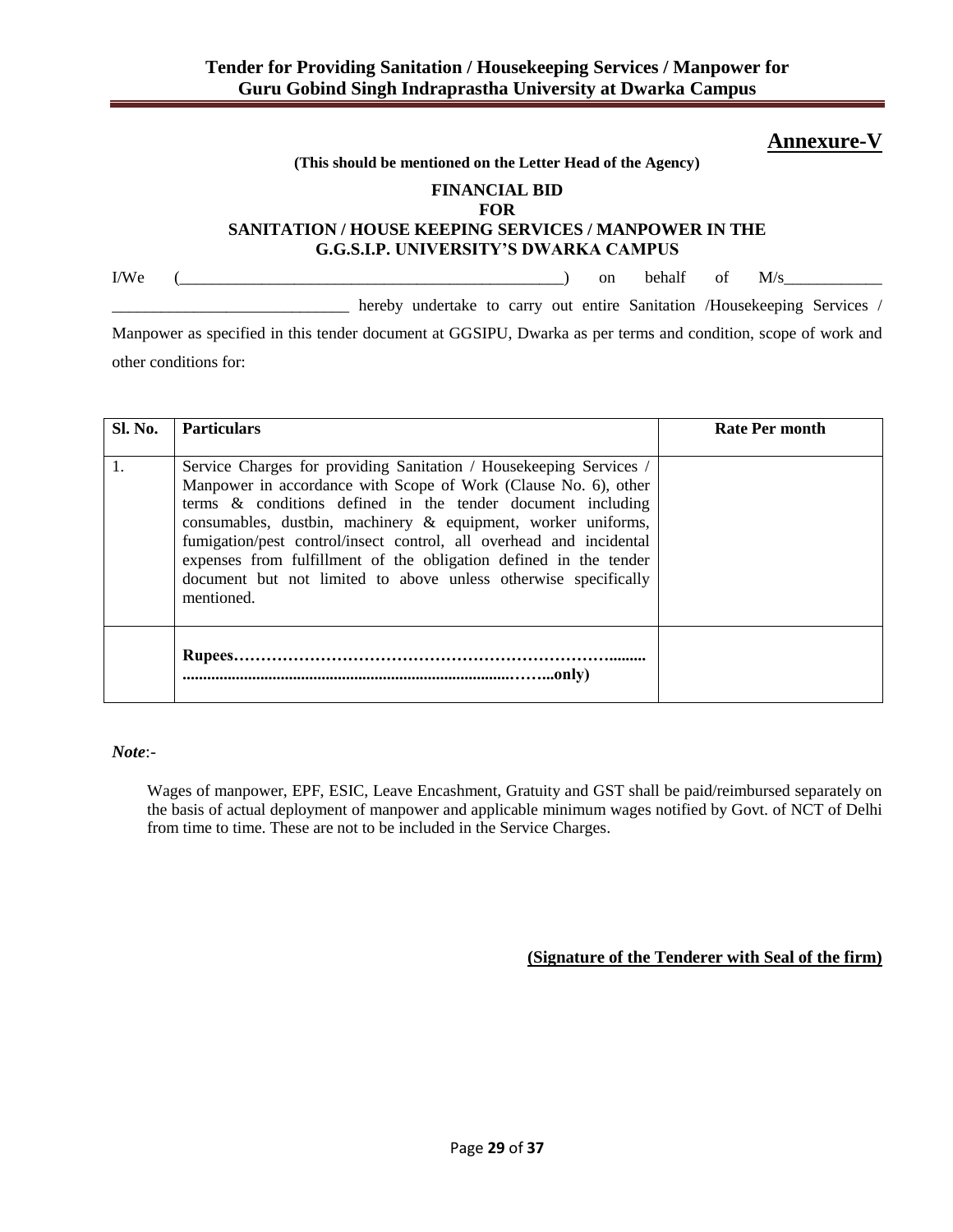# **Annexure-VI**

**During the technical evaluation stage, each bidder shall be assigned different marks out of a total of 100 marks.**

## **Marking System for Evaluation of Technical Bid**

### **1. Financial Strength of the bidding Agency (Max. Marks - 20 Marks)**

### **(a) Turn Over (Max. Marks - 15 Marks)**

| Minimum Eligibility as per initial eligibility<br>criteria i.e. 7.5 Crores | $(i)$ 60% of Maximum Marks of 15    |  |  |  |  |
|----------------------------------------------------------------------------|-------------------------------------|--|--|--|--|
| Double of the minimum eligibility criteria <i>i.e.</i> 15                  | (ii) $100\%$ of Maximum Marks of 15 |  |  |  |  |
| Crores                                                                     |                                     |  |  |  |  |
| Pro-rata in between In between (i) $\&$ (ii)                               |                                     |  |  |  |  |

### **(b) Solvency (Max. Marks - 2 Marks)**

| Minimum Eligibility as per initial eligibility    | (i) 60% of Maximum Marks of 2    |  |  |  |  |
|---------------------------------------------------|----------------------------------|--|--|--|--|
| criteria <i>i.e.</i> 3 Crores                     |                                  |  |  |  |  |
| Double of the minimum eligibility criteria i.e. 6 | (ii) 100 % of Maximum Marks of 2 |  |  |  |  |
| Crores                                            |                                  |  |  |  |  |
| Pro-rata in between In between (i) $\&$ (ii)      |                                  |  |  |  |  |

### **(c) Profit/Loss (Max. Marks - 3 Marks)**

| No Loss in last five years ending 2017                  | 03 Marks  |
|---------------------------------------------------------|-----------|
| Loss in 01 year in last five years ending 2017          | 02 Marks  |
| Loss in 02 years in last five years ending 2017         | 1.5 Marks |
| Loss in 03 years or more in last five years ending 2017 | 00 Marks  |

### **2. Availability of Human Resource (Max. Marks - 20 Marks)**

 **(a) Running Contract (Documentary proof - copy of work order/contract agreement & labour license to be submitted) – (Max. Marks - 10 Marks)**

| Minimum Eligibility as per initial eligibility     | $(i)$ 60% of Maximum Marks of 10 |  |  |  |  |
|----------------------------------------------------|----------------------------------|--|--|--|--|
| criteria ie. 150 personnel in a single contract.   |                                  |  |  |  |  |
|                                                    |                                  |  |  |  |  |
| Double of the minimum eligibility criteria ie. 300 | (ii) 100% of Maximum Marks of 10 |  |  |  |  |
| personnel in single contract.                      |                                  |  |  |  |  |
|                                                    |                                  |  |  |  |  |
| Pro-rata in between (i) $\&$ (ii)                  |                                  |  |  |  |  |
|                                                    |                                  |  |  |  |  |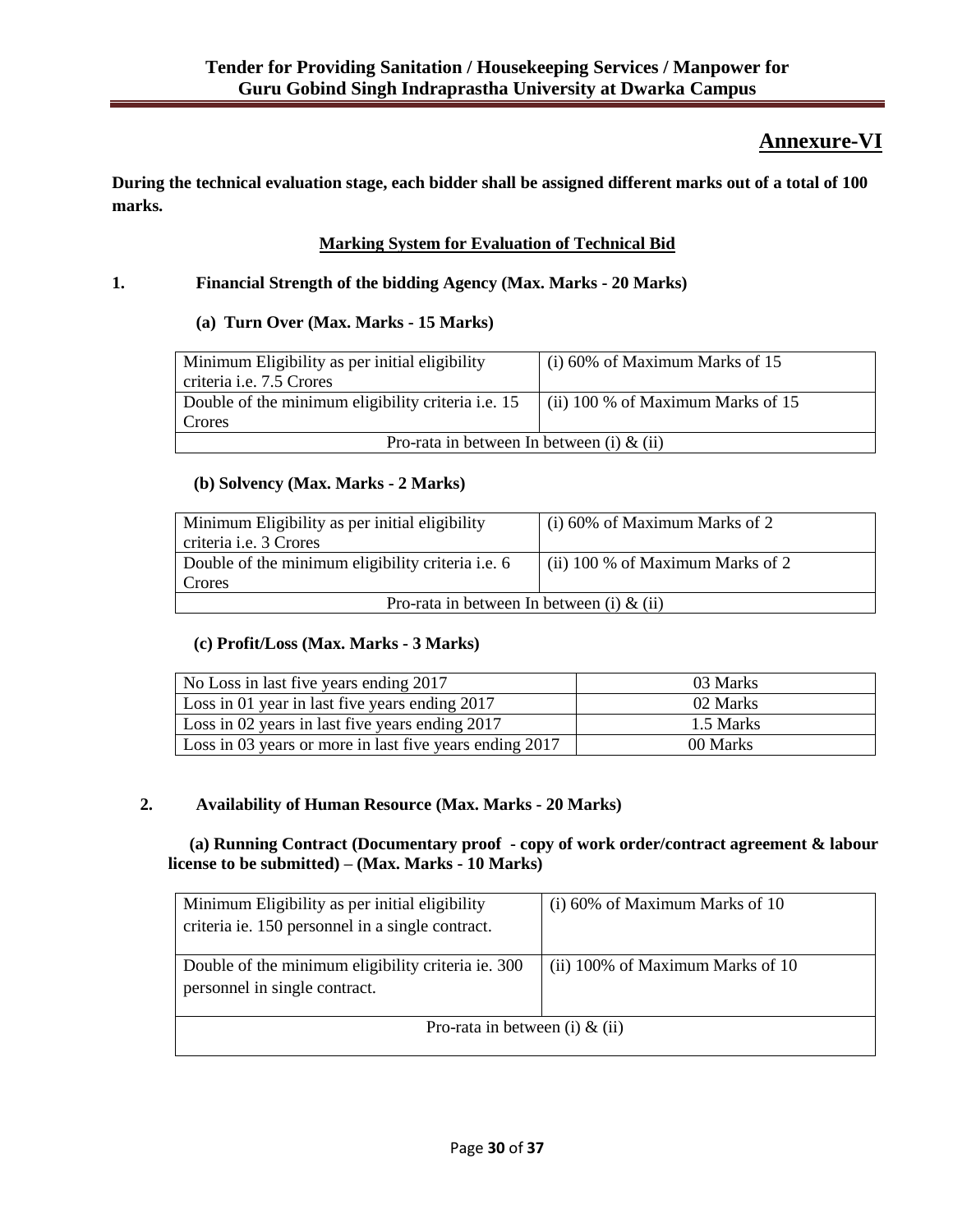### **(b) Strength in Last 01 year (Documentary proof in form of EPF/ESIC contribution and any other document to be submitted) – (Max. Marks - 10 Marks)**

| Minimum Eligibility as per initial eligibility | $(i)$ 60% of Maximum Marks of 10 |  |  |  |  |  |
|------------------------------------------------|----------------------------------|--|--|--|--|--|
|                                                |                                  |  |  |  |  |  |
| criteria ie. 500 personnel's                   |                                  |  |  |  |  |  |
|                                                |                                  |  |  |  |  |  |
|                                                |                                  |  |  |  |  |  |
| Double of the minimum eligibility criteria ie. | (ii) 100% of Maximum Marks of 10 |  |  |  |  |  |
|                                                |                                  |  |  |  |  |  |
| 1000 personnel's                               |                                  |  |  |  |  |  |
|                                                |                                  |  |  |  |  |  |
|                                                |                                  |  |  |  |  |  |
| Pro-rata in between (i) $\&$ (ii)              |                                  |  |  |  |  |  |
|                                                |                                  |  |  |  |  |  |
|                                                |                                  |  |  |  |  |  |

### **3. Past Performance (Max. Marks - 40 Marks)**

### **(a) Experience in Similar Projects (Max. Marks - 20 Marks)**

| Minimum eligibility as per Initial Eligibility Criteria $\mid$ (i) 60% of Maximum Marks of 20 |                                  |
|-----------------------------------------------------------------------------------------------|----------------------------------|
| Double the minimum eligibility as per Initial<br>Eligibility Criteria                         | (ii) 100% of Maximum Marks of 20 |
| Pro-rata in between (i) $\&$ (ii)                                                             |                                  |

### **(b) Clients Satisfaction – (Max. Marks - 10 Marks)**

| <b>Grading in 'Client Satisfaction Report'</b> |  |
|------------------------------------------------|--|
| Outstanding / Very Good                        |  |
| Good / Highly Satisfactory                     |  |
| Satisfactory / Fair                            |  |
| Unsatisfactory / Report not submitted/Poor     |  |
|                                                |  |

### **(c) Experience in University / Education Institution – (Max. Marks - 10 Marks)**

| Minimum Eligibility as per initial eligibility<br>criteria | $(i)$ 60% of Maximum Marks of 10 |  |  |  |  |
|------------------------------------------------------------|----------------------------------|--|--|--|--|
| Double of the minimum eligibility criteria                 | (ii) 100% of Maximum Marks of 10 |  |  |  |  |
| Pro-rata in between (i) $\&$ (ii)                          |                                  |  |  |  |  |

Note:

- (1) The projects considered for qualification in Initial Eligibility will only be considered for marking of Past Performance.
- (2) For agencies qualified on two/three work basis, average marks will be calculated.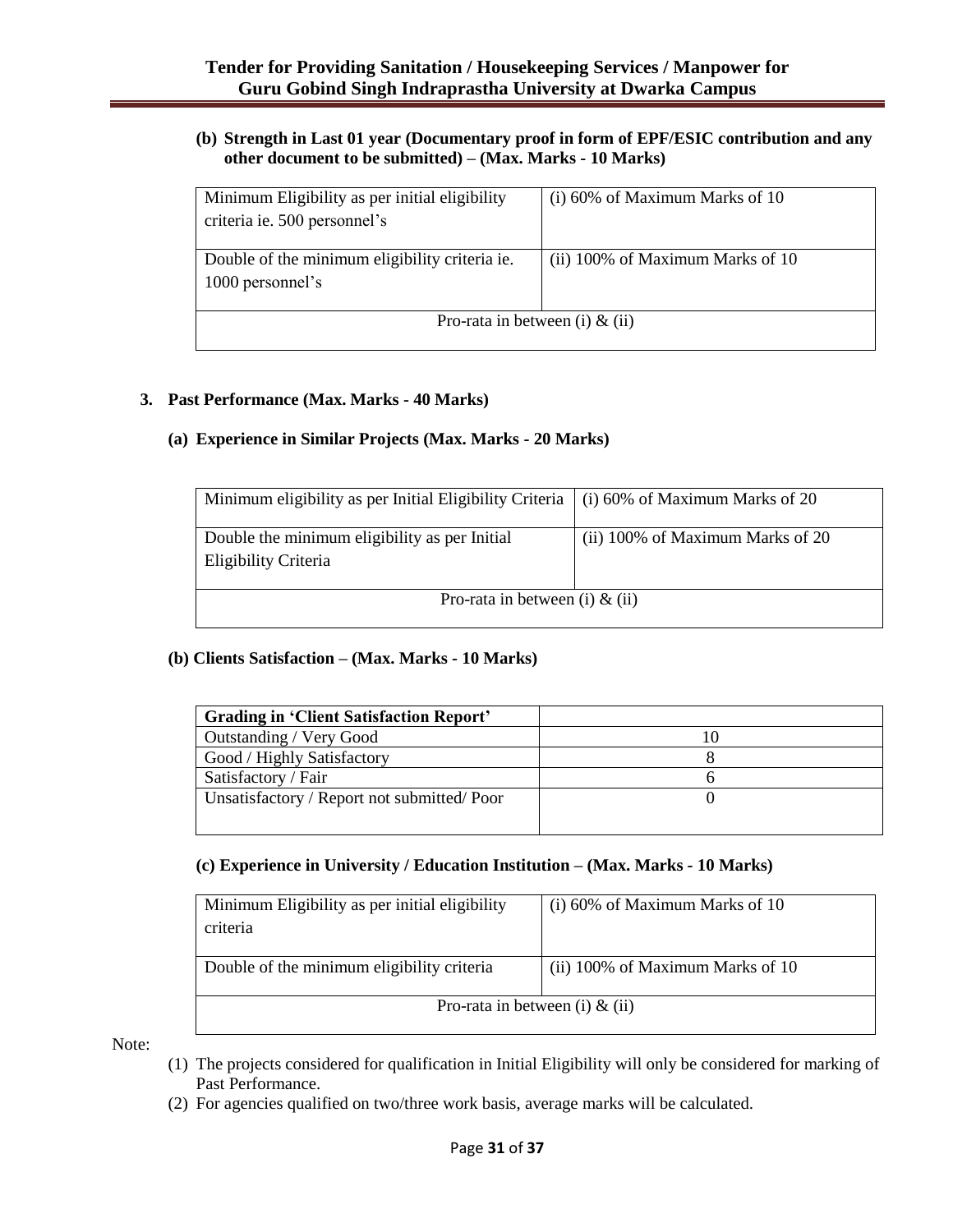| <b>Sl. No.</b> | <b>Machinery / Equipment</b>     | <b>Required Quantity</b> | <b>Marks</b> Per | <b>Maximum</b> |
|----------------|----------------------------------|--------------------------|------------------|----------------|
|                |                                  |                          | <b>Machine</b>   | <b>Marks</b>   |
| 1.             | Single Disc Scrubber             | 03                       | $0.4$ Marks /    | 02             |
|                |                                  |                          | per machine      |                |
| 2.             | Wet & Dry Vacuum Cleaner with    | 04                       | $0.3$ Marks $/$  | 02             |
|                | stainless steel tank             |                          | per machine      |                |
| 3.             | <b>High Pressure Jet Cleaner</b> | 02                       | $0.6$ Marks /    | 02             |
|                |                                  |                          | per machine      |                |
| 4.             | Battery/ Diesel Operated Ride on | 01                       | 2.4 Marks        | 04             |
|                | Sweeping Machine                 |                          | per machine      |                |
| 5.             | Battery Operated Walk Behind     | 02                       | 0.9 Marks        | 03             |
|                | <b>Scrubber Drier</b>            |                          | per machine      |                |
| 6.             | Rikshaw / Garbage Trolley        | 06                       | 0.1 Mark per     | 01             |
|                |                                  |                          | trolley          |                |
| 7.             | <b>Glass Cleaning Kit</b>        | 04                       | $0.15$ Marks     | 01             |
|                |                                  |                          | per machine      |                |
|                | <b>Total</b>                     |                          |                  | 15             |

### **4. Availability of Machinery (Max. Marks - 15 Marks)**

### *Documents required for marking*:-

1. Ownership document of the machine in form of Invoice/Insurance paper or lease agreement of the machine with owner of machine (copy of ownership proof also to be produced). Lease agreement of tenure less than the time period of this tender will not be considered for evaluation.

## **5. Certification (Maximum 05 Marks)**

- a. ISO 9001:2008 Certification (1.5 Marks)
- b. ISO 14001:2009 Certification (0.5 Mark)
- c. OHSAS 18001:2007 Certification (0.5 Mark)
- d. Insect Control License in own name (3.0 Marks)
- e. Or Insect Control License with associate agency (1.5 Marks)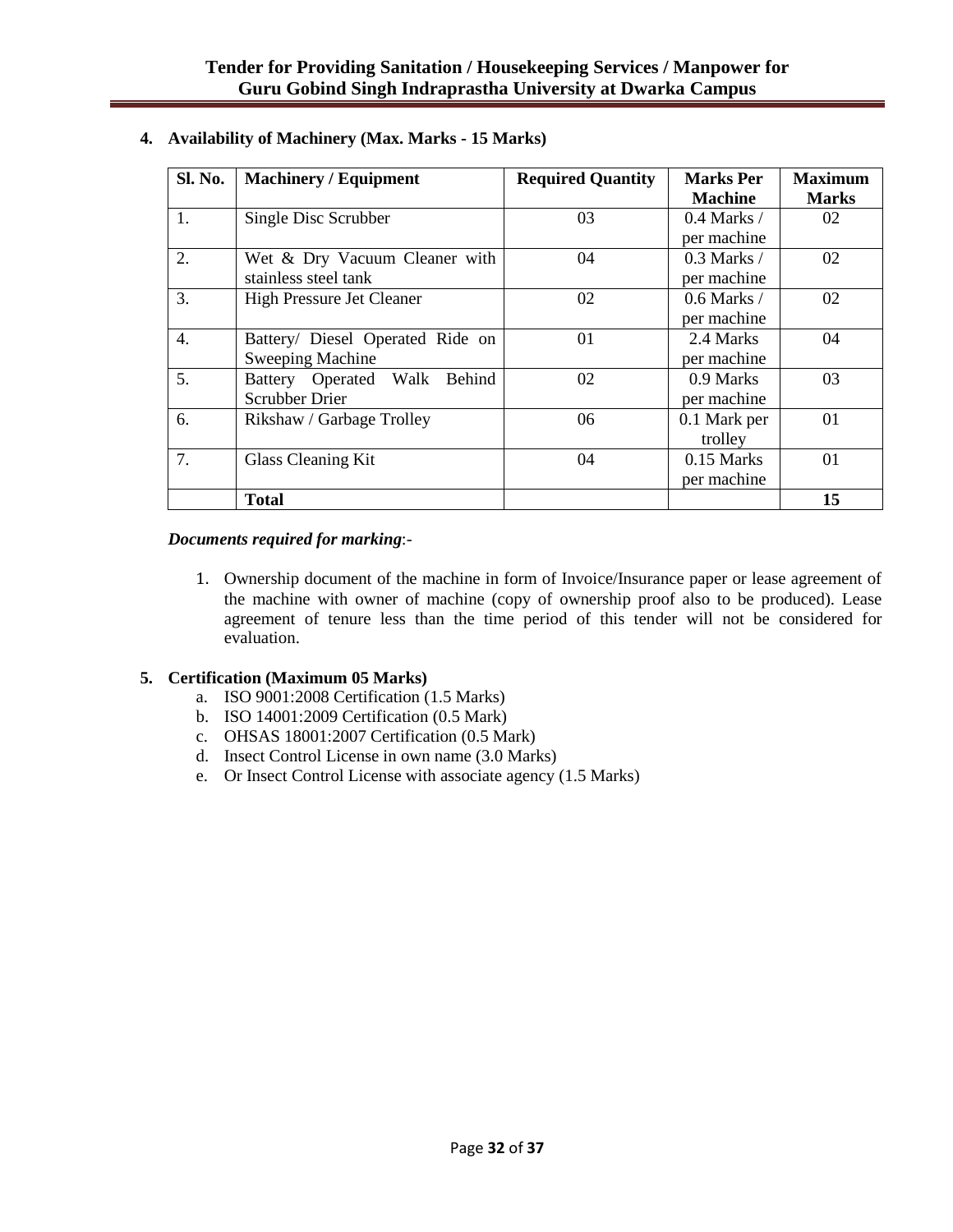# **Annexure-VII**

(This should be mentioned on the letter head of the agency)

# *DETAILS OF SIMILAR WORKS COMPLETED*

## **Details of Similar Works**

| <b>Descr</b><br>iption<br>of<br>Work | Name of<br><b>Client and</b><br><b>Address</b> | <b>Contact person</b><br>with<br>designation and<br>telephone<br>number<br>(Performance<br>certificate<br>issuing<br>authority) | Period of<br><b>Contract</b> | <b>Starting</b><br>Date | Completion<br><b>Date</b> | <b>Financial</b><br>component<br>(Value of<br>work) | No of<br><b>Sanitatio</b><br>$\mathbf n$<br>Workers<br>deployed<br>category<br>wise per<br>shift |
|--------------------------------------|------------------------------------------------|---------------------------------------------------------------------------------------------------------------------------------|------------------------------|-------------------------|---------------------------|-----------------------------------------------------|--------------------------------------------------------------------------------------------------|
|                                      |                                                |                                                                                                                                 |                              |                         |                           |                                                     |                                                                                                  |
|                                      |                                                |                                                                                                                                 |                              |                         |                           |                                                     |                                                                                                  |
|                                      |                                                |                                                                                                                                 |                              |                         |                           |                                                     |                                                                                                  |
|                                      |                                                |                                                                                                                                 |                              |                         |                           |                                                     |                                                                                                  |
|                                      |                                                |                                                                                                                                 |                              |                         |                           |                                                     |                                                                                                  |
|                                      |                                                |                                                                                                                                 |                              |                         |                           |                                                     |                                                                                                  |

### **Details of Similar Works in Universities/Colleges/Educational Institutes**

| S.No | Name of<br>University/<br><b>Institute</b><br>and<br><b>Address</b> | <b>Contact</b><br><b>Person</b> | <b>Value of</b><br>the<br><b>Contract</b> | <b>Completed</b><br><b>Value</b> | Date of<br>Completion<br>of services | <b>No of Sanitation</b><br>Workers<br>provided | <b>Remarks</b><br>(if any) |
|------|---------------------------------------------------------------------|---------------------------------|-------------------------------------------|----------------------------------|--------------------------------------|------------------------------------------------|----------------------------|
|      |                                                                     |                                 |                                           |                                  |                                      |                                                |                            |
|      |                                                                     |                                 |                                           |                                  |                                      |                                                |                            |
|      |                                                                     |                                 |                                           |                                  |                                      |                                                |                            |

NOTE: Performance Report issued by Client for all above job(s) shall be furnished alongwith the Bid as per Annexure - VIII.

(Stamp & Signature of Bidder)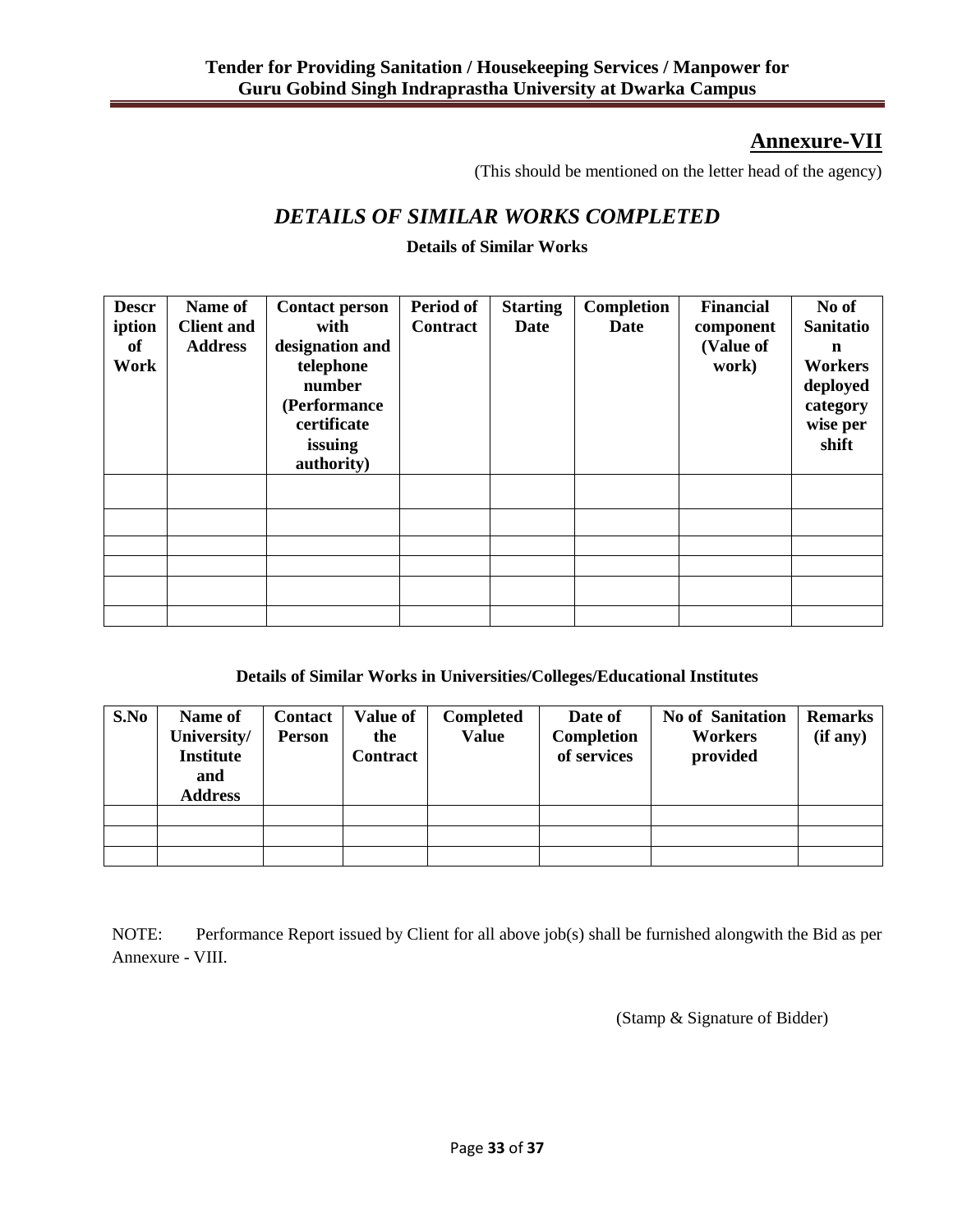## **Annexure-VIII**

#### **PERFORMANCE REPORT OF EACH WORK REFERRED IN ANNEXURE - VII**

| 1. | Name of work/Project & Location    | ÷                                                                                                                            |
|----|------------------------------------|------------------------------------------------------------------------------------------------------------------------------|
| 2. | Name of Client and Address with    |                                                                                                                              |
|    | Contact details                    | $\cdot$                                                                                                                      |
| 3. | Agreement No./ Work Order No.      |                                                                                                                              |
| 4. | Value of work as per               |                                                                                                                              |
|    | work order/Award                   | $:$ Rs.                                                                                                                      |
| 5. | Total value of actual work done    | $:$ Rs.                                                                                                                      |
| 7. | Date of start                      | ÷                                                                                                                            |
| 8. | Date of completion                 | ٠                                                                                                                            |
| 9. | Performance Report (Pls. tick one) | ÷                                                                                                                            |
|    |                                    | $Q_{\text{inter}}$ $A_{\text{inter}}$ $A_{\text{inter}}$ $C_{\text{inter}}$ $A/C_{\text{inter}}$ $A/\text{C}_{\text{inter}}$ |

Outstanding/Very Good/Good/Satisfactory

(Signature & Stamp of Director/Registrar/Admin. Officer/Ex. Engineer or Equivalent) with Phone No./ Mob. No. & E-mail address

Dated :

(Stamp & Signature of Bidder)

Note :

- 1. This Annexure should be submitted separately for each work completed by the Bidder and the works indicated in **Annexure-VII**.
- 2. This ANNEXURE shall be signed & stamped by the Bidder"s Client not below the rank of Asst. Registrar/Admn. Officer/Executive Engineer or equivalent.
- 3. The Name, Address, Contact details (Mobile, Fax, E-mail, and Landline Phones) of Client should be indicated to facilitate confirmation of work.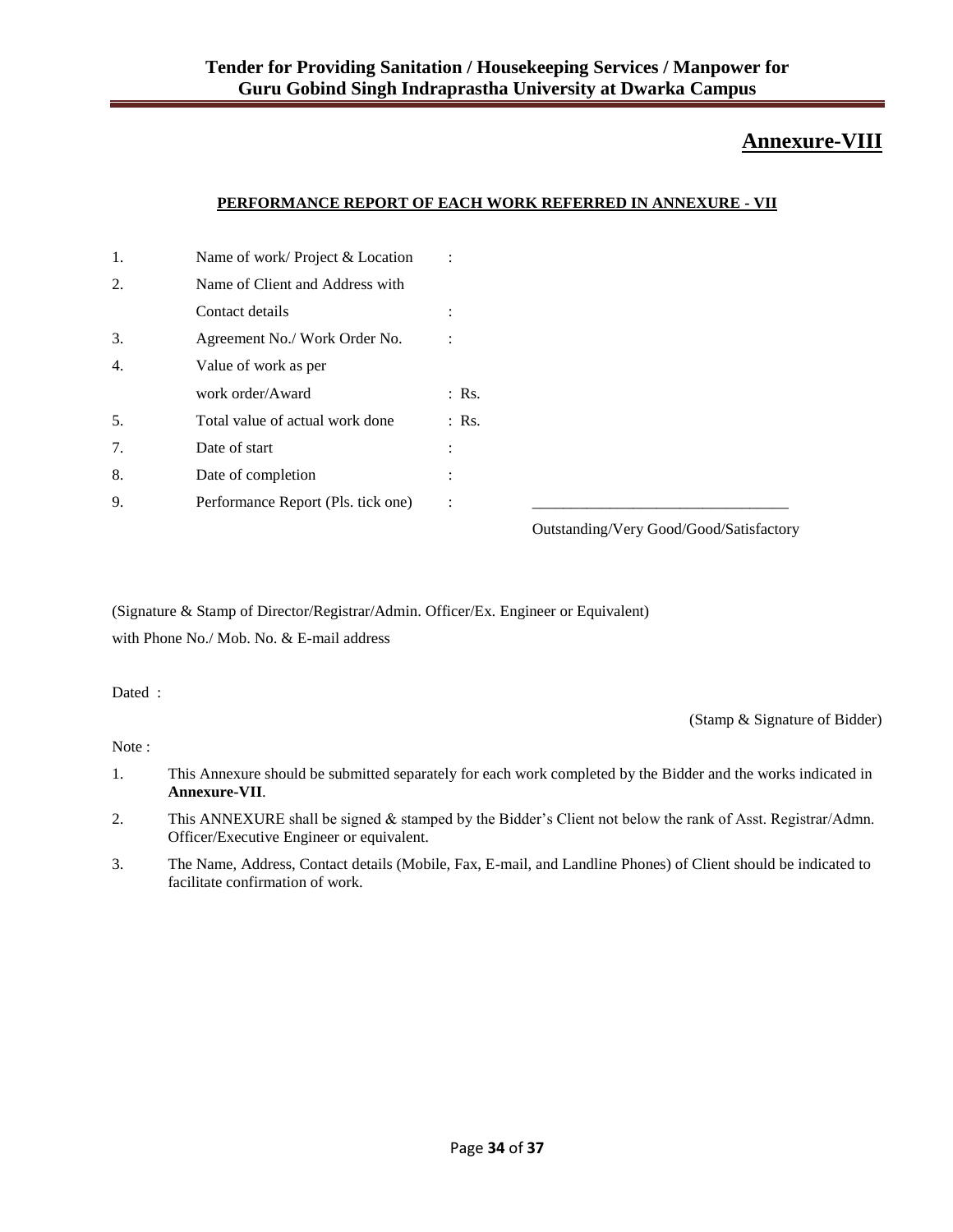# **Annexure -IX**

(This should be mentioned on the letter head of the agency)

## **Details of Sanitation Workers**

| <b>Details</b>                                                            | Nos. |
|---------------------------------------------------------------------------|------|
| (a) Total No. of Sanitation Workers in single<br>running contract on roll |      |
| (b) Total no. of Sanitation Workers on roll                               |      |

## **Detail required for (a)**

| <b>Name of Work</b> | <b>Client</b> | <b>Address of</b><br><b>Client</b> | <b>Contact Person</b><br>with<br><b>Designation and</b><br>Ph. No. | <b>No of Sanitation</b><br><b>Workers</b> |
|---------------------|---------------|------------------------------------|--------------------------------------------------------------------|-------------------------------------------|
|                     |               |                                    |                                                                    |                                           |
|                     |               |                                    |                                                                    |                                           |
|                     |               |                                    |                                                                    |                                           |
|                     |               |                                    |                                                                    |                                           |

*Note*:

1. Copy of EPF /ESIC challan indicating no of Sanitation Workers on roll and copy of labour license to be submitted.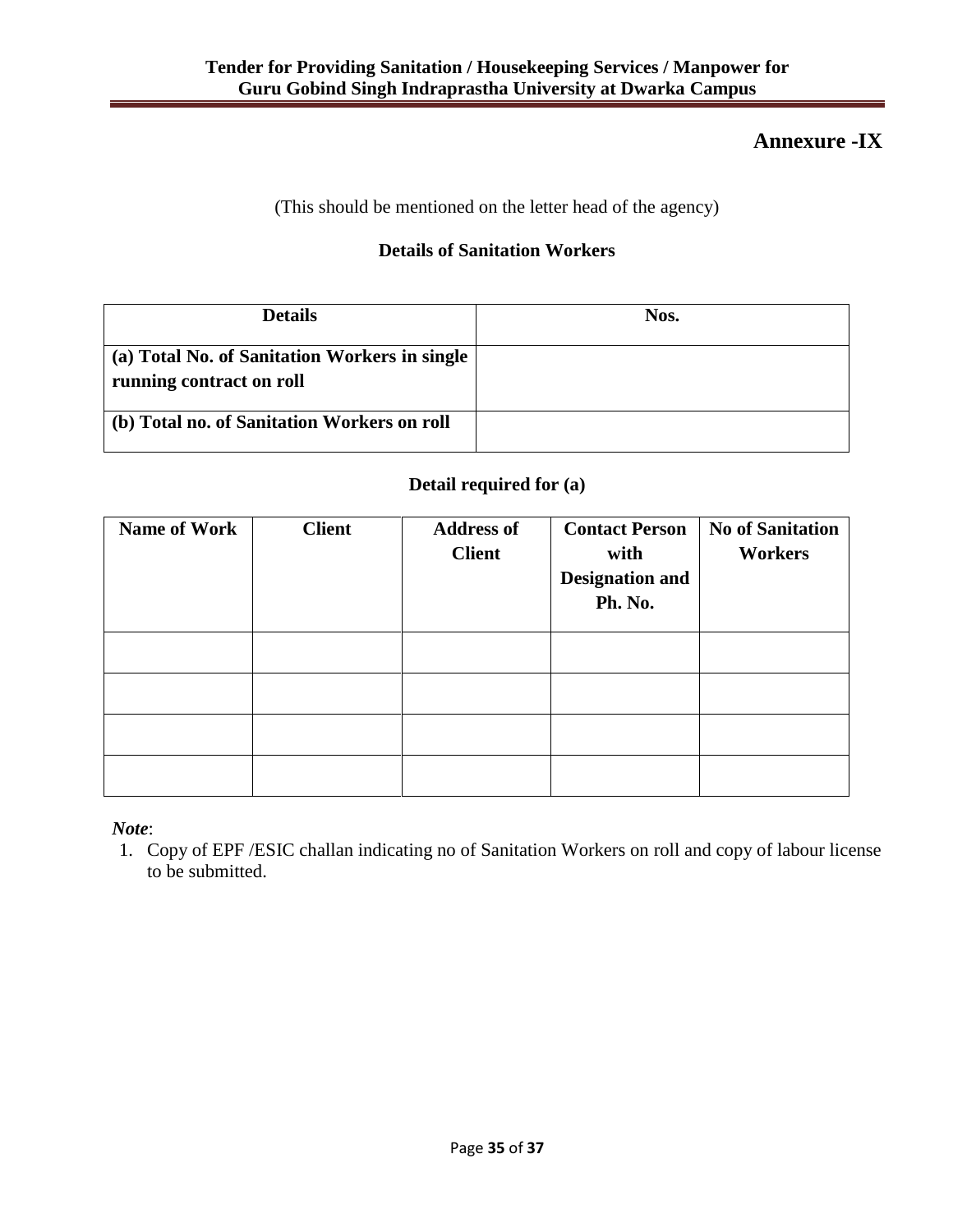# **Annexure-X**

# **LIST OF CONSUMABLES & CHEMICALS**

Minimum number of Consumables & tools to be deployed at G.G.S.I.P. University for mechanized Housekeeping Services (Make : Eureka Forbes, Unger, Taski/Diversy, Odonil, Trishul, Nirma, Surf, Colin, Zoom Omacol, Finit, Nip or Equivalent brand Only)

**List of Consumables & Chemicals to be used (Housekeeping Material Required Per Month)**

| S. No.            | <b>Items</b>                |
|-------------------|-----------------------------|
| 1.                | Dry Mops                    |
| $\overline{2}$ .  | Dry Mop Refills             |
| $\overline{3}$ .  | Naphthalene Ball            |
| 4.                | <b>Baygon Liquid Pack</b>   |
| 5.                | <b>Odonil Metropol</b>      |
| 6.                | <b>Spray Pump</b>           |
| 7.                | Wiper (Large)               |
| 8.                | Wiper (Small)               |
| 9.                | Duster Full Size            |
| 10.               | <b>Duster Yellow</b>        |
| 11.               | <b>Dusbin Plastic</b>       |
| 12.               | Vim Power                   |
| 13.               | Scroch Brite (Large)        |
| 14.               | <b>Toilet Brush</b>         |
| 15.               | Dust                        |
| 16.               | <b>Brasso</b>               |
| 17.               | Hit (Red)                   |
| 18.               | Hand Wash Liquid            |
| 19                | Plastic Juna (Big)          |
| 20.               | <b>Broom Soft</b>           |
| 21.               | <b>Broom Hard</b>           |
| 22.               | <b>Broom Long</b>           |
| 23.               | Plastic Bucket 15 ltr       |
| 24.               | <b>Plastic Mug</b>          |
| $\overline{25}$ . | <b>Sign Panel</b>           |
| 26.               | <b>Window Squeegee</b>      |
| $\overline{27}$ . | <b>Cobweb Brush</b>         |
| 28.               | <b>Bathroom Cleaner</b>     |
| 29.               | $R-1$                       |
| 30.               | $R-2$                       |
| $\overline{31}$ . | $R-3$                       |
| 32.               | $R-6$                       |
| $\overline{33}$ . | Spiral / floor cleaner      |
| 34.               | <b>Scissor Mops</b>         |
| $\overline{35}$ . | <b>Scissor Mops Refills</b> |
| $\overline{36}$ . | Floor Scrubbing brush       |

**Note :-** (1) The above quantity should be sufficient/adequate no. for cleaning purpose as required or directed by the University. (2) The chemical should have pH value of 9.5 - 11 and should be only green seal certified chemicals certified by appropriate authority.